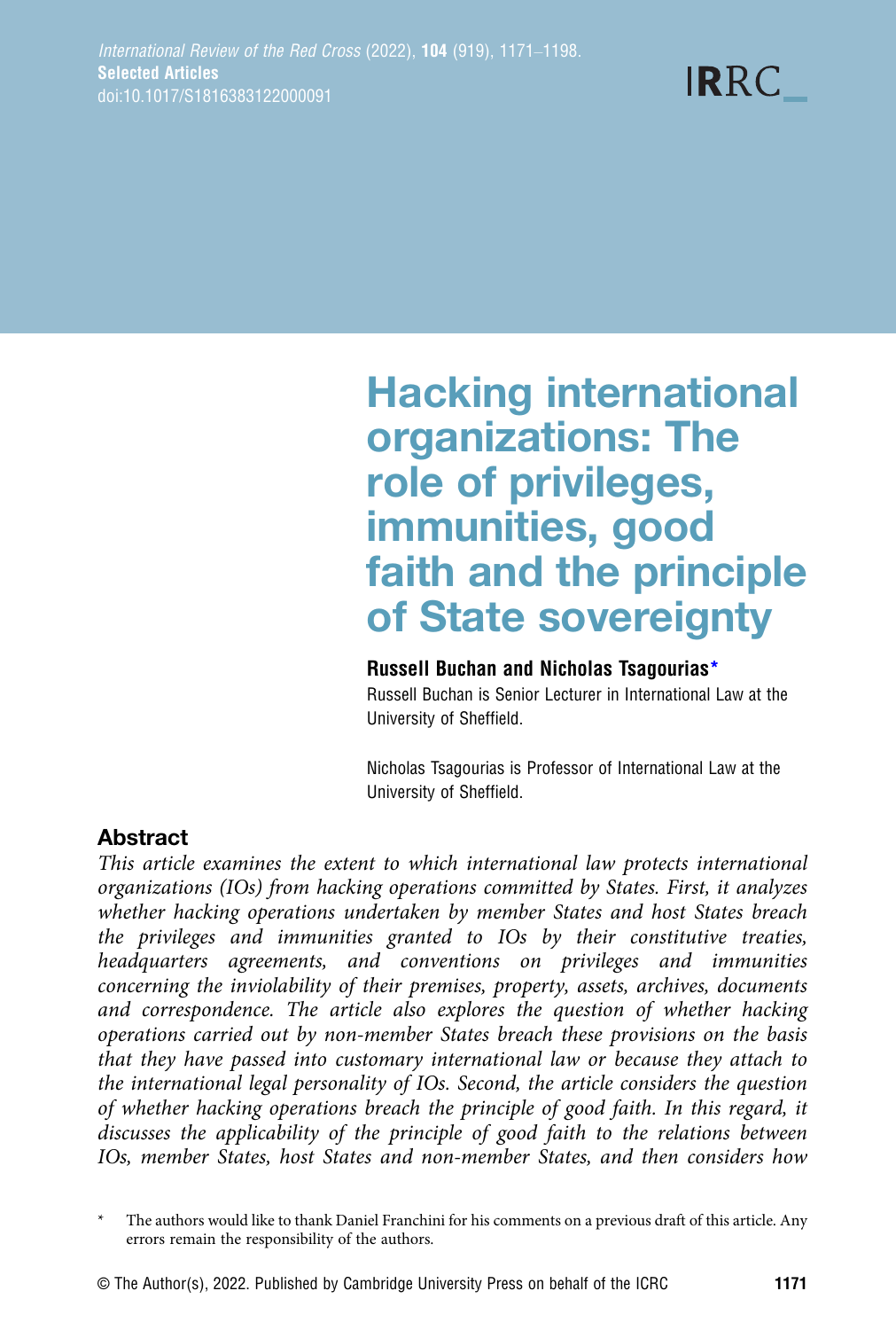hacking operations impinge on a number of postulates emanating from good faith such as the pacta sunt servanda rule, the duty to respect the legal personality of IOs, the duties of loyalty, due regard and cooperation, and the duty not to abuse rights. Finally, the article examines the question of whether the principle of State sovereignty offers IOs indirect protection insofar as hacking can breach the sovereignty of the host State or the sovereignty of the State on whose cyber infrastructure the targeted data is resident.

Keywords: international organizations, hacks, data protection, privileges and immunities, good faith, State sovereignty.

r r r r r r r

#### Introduction

International organizations (IOs) increasingly collect, store, process, analyze, exchange and communicate information as part of their daily activities. One type of information handled by IOs is the personal information of employees, and IOs usually have specific rules, policies and procedures in place to regulate how this information is used.<sup>1</sup> Another type of information handled by IOs, and which is our focus in this article, relates to the exercise of their powers and the discharge of their functions. For example, IOs use information to monitor sanctions and ceasefires, enforce arms control regimes, protect civilians against attacks, identify international humanitarian law and international human rights law violations in the course of peacekeeping operations, make decisions, plan and execute operations, counter terrorism and prevent diseases. This information is gathered, analyzed, stored, shared and communicated in the course of an IO's decisionmaking cycle and activities. Ensuring the confidentiality, availability and integrity of this information is important for the functioning of IOs and their ability to carry out their tasks effectively.<sup>2</sup>

In the modern era, the information collected and handled by IOs is almost invariably compiled as electronic data. Inevitably, IOs have become the target of hacking operations – that is, cyber operations which gain access to data that is resident on computer networks and systems without the consent of the IO and which do not serve any lawful purpose under international law. For example, officials of United Nations (UN) bodies mandated to monitor the sanctions imposed on North Korea have been targeted by spear-phishing attacks attributed

<sup>1</sup> See UN High-Level Committee on Management, Principles on Handling of Personal Information, October 2018, available at: <https://unsceb.org/personal-data-protection-and-privacy-principles> (all internet references were accessed in February 2022).

<sup>2</sup> See, for example, Office of the UN High Commissioner for Refugees, Policy on the Protection of Personal Data of Persons of Concern to UNHCR, May 2015, available at: [www.refworld.org/docid/55643c1d4.html;](https://www.refworld.org/docid/55643c1d4.html) UN, Data Strategy of the Secretary-General for Action by Everyone, Everywhere 2020–2022, 2020, available at: [www.un.org/en/content/datastrategy/images/pdf/UN\\_SG\\_Data-Strategy.pdf](https://www.un.org/en/content/datastrategy/images/pdf/UN_SG_Data-Strategy.pdf).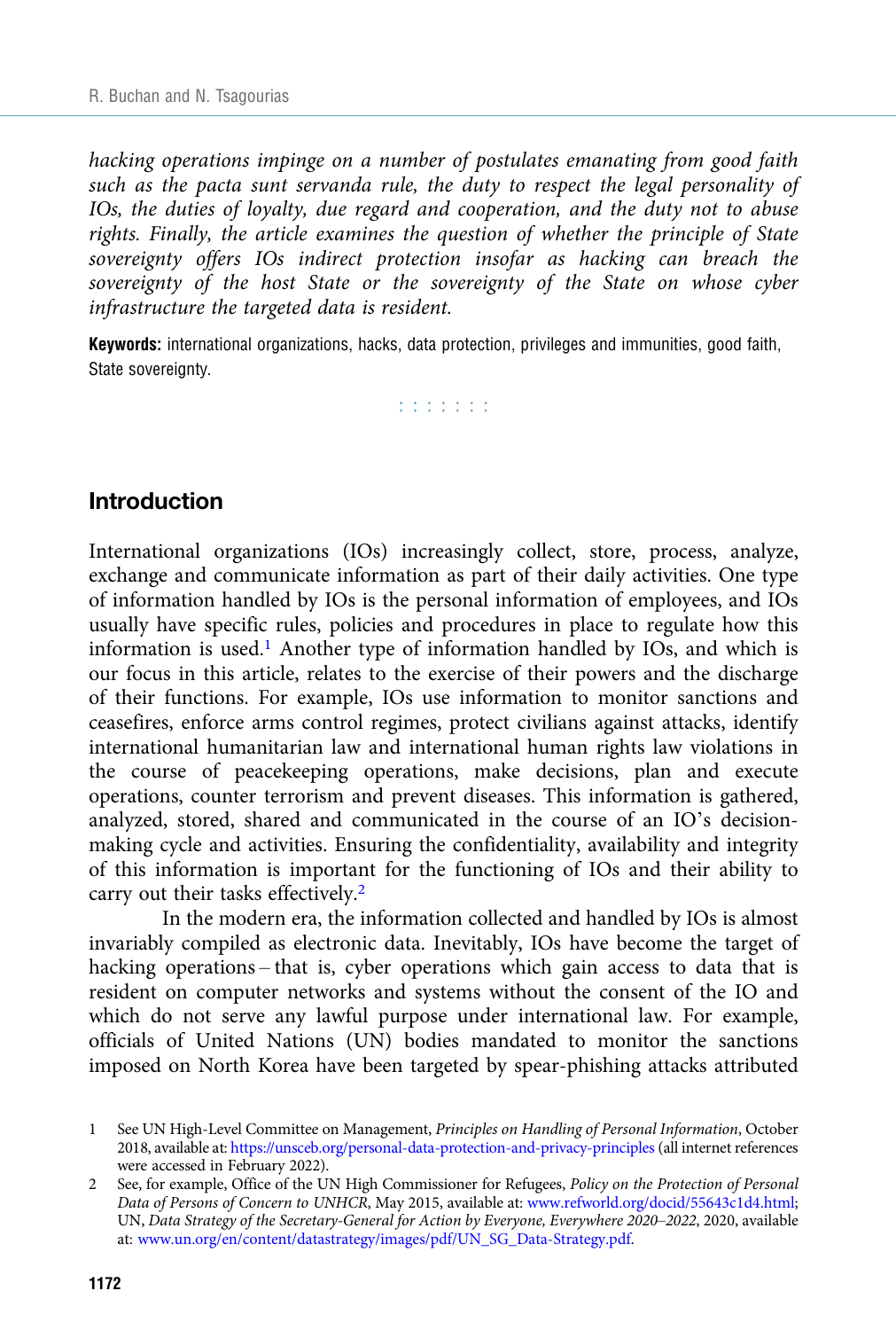to North Korea's Kimsuky advanced persistent threat group.<sup>3</sup> Reports also demonstrate that dozens of UN servers – including those operated by the UN's human rights offices – have been hacked.<sup>4</sup> The UN is not the only IO that has fallen victim to attempted hacking; many other IOs, regardless of their designation, have been targeted. In 2018, the Netherlands foiled a hack against the Organisation for the Prohibition of Chemical Weapons (OPCW) and attributed it to Russia.5 At the time, the OPCW was investigating the poisoning of former Russian double agent Sergei Skripal and his daughter Yulia Skripal as well as a chemical attack on the Syrian city of Douma. During the COVID-19 pandemic, the World Health Organization (WHO) reported that there had been a sharp rise in attempts to hack its computer networks and systems and gain access to sensitive data.6 In January 2022, the International Committee of the Red Cross  $(ICRC)^7$  reported that its data had been hacked while the data was stored on servers hosted by a private company based in Switzerland.8 The ICRC determined that the personal information of more than 500,000 people receiving services from the International Red Cross and Red Crescent Movement had been compromised and that it was working under the presumption that this data had been "copied and exported".<sup>9</sup>

Although hacking has become a widespread feature of international affairs, academic attention has largely focused on whether and to what extent international law protects States from hacking.<sup>10</sup> Little – if any – academic literature has analyzed whether international law protects IOs from hacking, even though they exercise

- 3 Report of the Panel of Experts Established Pursuant to Resolution 1874 (2009), UN Doc. S/2020/840, 28 August 2020, paras 118–121. See also Report of the Panel of Experts Established Pursuant to Resolution 1874 (2009), UN Doc. S/2020/151, 2 March 2020, Annexes 28–30.
- 4 "The Cyber Attack the UN Tried to Keep under Wraps", The New Humanitarian, 29 January 2020, available at: [www.thenewhumanitarian.org/investigation/2020/01/29/united-nations-cyber-attack](https://www.thenewhumanitarian.org/investigation/2020/01/29/united-nations-cyber-attack); "United Nations Agency 'Hacking Attack' Investigated", BBC News, 21 November 2021, available at: [www.bbc.co.uk/news/](https://www.bbc.co.uk/news/technology-15951883) [technology-15951883.](https://www.bbc.co.uk/news/technology-15951883)
- 5 "Netherlands Defence Intelligence and Security Service Disrupts Russian Cyber Operation Targeting OPCW", ASD News, 4 October 2018, available at: [www.asdnews.com/news/defense/2018/10/04/](https://www.asdnews.com/news/defense/2018/10/04/netherlands-defence-intelligence-security-service-disrupts-russian-cyber-operation-targeting-opcw) [netherlands-defence-intelligence-security-service-disrupts-russian-cyber-operation-targeting-opcw](https://www.asdnews.com/news/defense/2018/10/04/netherlands-defence-intelligence-security-service-disrupts-russian-cyber-operation-targeting-opcw).
- 6 WHO, "WHO Reports Fivefold Increase in Cyber Attacks, Urges Vigilance", 23 April 2020, availabe at: [www.who.int/news/item/23-04-2020-who-reports-fivefold-increase-in-cyber-attacks-urges-vigilance;](https://www.who.int/news/item/23-04-2020-who-reports-fivefold-increase-in-cyber-attacks-urges-vigilance) "Elite Hackers Target WHO as Coronavirus Cyberattacks Spike", Reuters, 23 March 2020, available at: [www.reuters.com/article/us-health-coronavirus-who-hack-exclusive-idUSKBN21A3BN.](https://www.reuters.com/article/us-health-coronavirus-who-hack-exclusive-idUSKBN21A3BN)
- 7 In the authors' view, the ICRC is an international organization possessing international legal personality. Various States and IOs have recognized the ICRC's international legal personality; for a discussion of this practice, see Els Debuf, "Tools to Do the Job: The ICRC's Legal Status, Privileges and Immunities", International Review of the Red Cross, Vol. 97, No. 897–898, 2015, pp. 321–329.
- 8 ICRC, "Cyber-Attack on the ICRC: What We Know", 21 January 2022, available at: [https://icrc.org/en/](https://icrc.org/en/document/cyber-attack-icrc-what-we-know) [document/cyber-attack-icrc-what-we-know](https://icrc.org/en/document/cyber-attack-icrc-what-we-know); ICRC, "ICRC Cyber-Attack: Sharing our Analysis", 16 February 2022, available at: [www.icrc.org/en/document/icrc-cyber-attack-analysis.](https://www.icrc.org/en/document/icrc-cyber-attack-analysis)
- 9 Ibid. ("Were data sets copied and exported? We must presume so. We know that the hackers were inside our systems and therefore had the capacity to copy and export it.")
- 10 See, generally, Russell Buchan, Cyber Espionage and International Law, Hart, Oxford, 2018; Russell Buchan and Iñaki Navarrete, "Cyber Espionage and International Law", in Nicholas Tsagourias and Russell Buchan (eds), Research Handbook on International Law and Cyberspace, Edward Elgar, Cheltenham, 2021; Asaf Lubin, "The Liberty to Spy", Harvard International Law Journal, Vol. 61, No. 1, 2020; Craig Forcese, "Spies Without Borders: International Law and Intelligence Collection", Journal of National Security Law and Policy, Vol. 5, No. 1, 2011.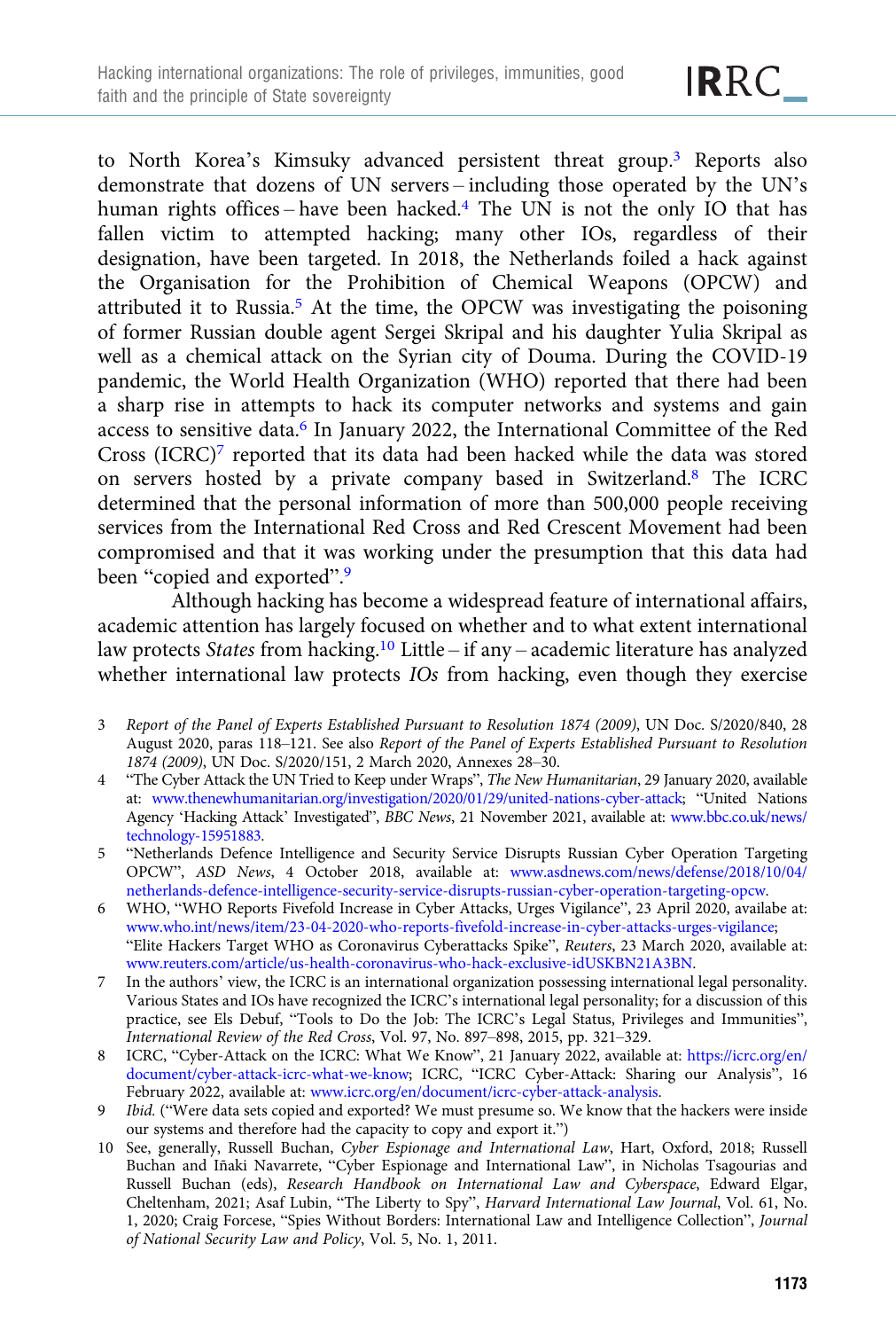important governance functions and handle large amounts of data. With this in mind, this article is perhaps the first to examine the important and timely question of which international legal rules apply when IOs fall victim to hacking operations committed by States. In answering this question, we identify three types of hacking scenarios: the first involves hacking by member States (MSs) of the IO in question, the second involves hacking by States that host the IO within their territory (host States), and the third involves hacking by non-member States (NMSs) of the IO in question. $11$ 

All three scenarios give rise to a number of overlapping legal issues. The first of these concerns the scope of the privileges and immunities accorded to IOs by their founding treaties, headquarters agreements, conventions on privileges and immunities, and customary international law (CIL), and whether hacking by MSs, host States and NMSs breaches these obligations. The second issue concerns the application of the principle of good faith (GF) to the relations between IOs, MSs and NMSs, and whether hacking breaches the particular legal postulates that stem from this principle and govern these relations. The third issue concerns the scope of the principle of State sovereignty and whether hacking breaches the sovereignty of the host State or the State on whose infrastructure the IO's data resides.

The ensuing legal analysis follows the above order, and its principal aim is to explain how the aforementioned regulatory frameworks protect IOs from hacking. This study is important because it identifies the basic set of legal parameters that should be considered when IOs are hacked, and the analysis herein will help scholars and practitioners better understand and evaluate the effectiveness of legal responses to this issue.

#### International organizations and their privileges and immunities

States establish IOs in order to pool resources and achieve certain objectives through joint and coordinated action. Because IOs exercise governance functions over States but consist of States which retain their sovereignty, they require a range of privileges and immunities to enable them to operate free from interference. Privileges and immunities refer to certain protections and exemptions from local jurisdiction that are necessary for the independent functioning of IOs and the effective performance of their tasks.<sup>12</sup> This section therefore examines the source and

<sup>11</sup> In this article, we assume that the hacking is committed by a State or is attributable to a State. On attribution in the context of IOs, see International Law Commission (ILC), Draft Articles on the Responsibility of International Organizations, 2011 (DARIO). On cyber attribution, see Nicholas Tsagourias and Michael Farrell, "Cyber Attribution: Technical and Legal Approaches and Challenges", European Journal of International Law, Vol. 31, No. 3, 2020.

<sup>12</sup> "Both the basis for and the scope of this immunity, which is aimed at ensuring that the UN can function completely independently and thus serves a legitimate purpose, are therefore different from those underlying the immunity from jurisdiction of foreign states": Supreme Court of the Netherlands, Stichting Mothers of Srebrenica and Others v. Netherlands and United Nations, LJN: BW1999, ILDC 1760 (NL, 2012), Final Appeal Judgment, 13 April 2012, para. 4.2. "International organizations enjoy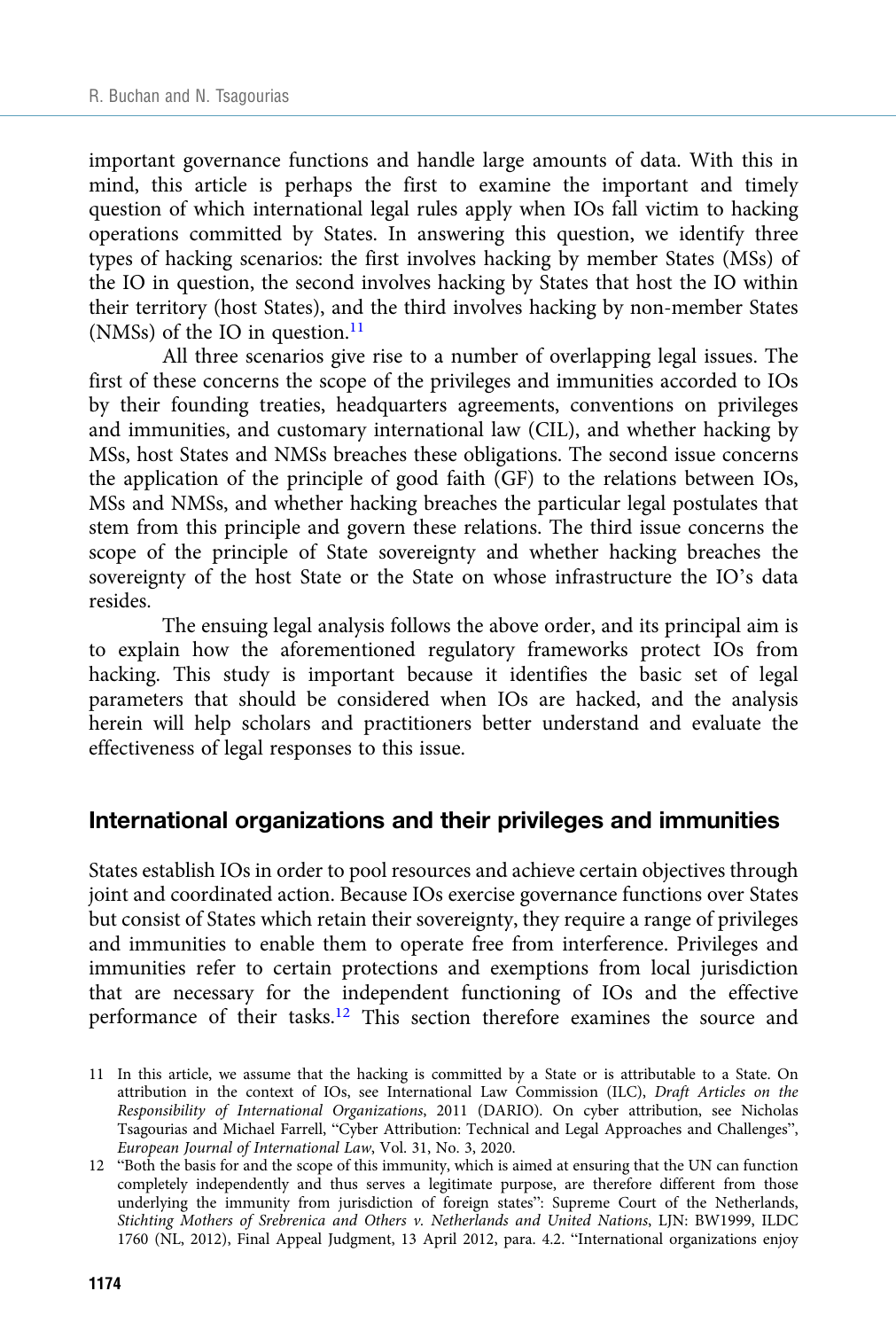scope of these privileges and immunities and assesses whether and to what extent they protect IOs from hacking.

### Privileges and immunities under conventional law

The constitutive treaties of IOs usually grant IOs certain privileges and immunities vis-à-vis their MSs, but IOs may also conclude additional agreements that set out in more detail the nature, content and scope of those privileges and immunities. For example, Article 105(1) of the UN Charter states that the UN "shall enjoy in the territory of each of its Members such privileges and immunities as are necessary for the fulfilment of its purposes", whereas the 1946 Convention on the Privileges and Immunities of the United Nations (CPIUN) fleshes out the detail of the UN's privileges and immunities.<sup>13</sup>

As already indicated, the basis of the privileges and immunities of IOs is functional necessity, and given that IOs possess different functions, they would in principle require different privileges and immunities. That said, IOs are usually endowed with broad and general functions which are interpreted and reinterpreted as the international political landscape evolves.14 The upshot of this is that, in practice, the concept of functional necessity often leads to the award of general or "absolute" privileges and immunities.<sup>15</sup>

When formulating their agreements on privileges and immunities, IOs tend to use the CPIUN as a model.<sup>16</sup> In this way, the CPIUN has "become the reference point for the definition of the privileges and immunities of other IOs".<sup>17</sup> Also, many of the concepts appearing in the CPIUN – such as the terms "premises", "inviolable", "archives" and "documents" – are used by the 1961 Vienna

- 13 In relation to the UN's specialized agencies, see Convention on the Privileges and Immunities of Specialized Agencies, 1947.
- 14 August Reinisch, "Privileges and Immunities", in Jacob Katz Cogan, Ian Hurd and Ian Johnstone (eds), The Oxford Handbook of International Organizations, Oxford University Press, Oxford, 2016, p. 1058.
- 15 "[T]he immunity of international organizations, within the framework of their functional restrictions, is to be regarded in principle as absolute": Austrian Supreme Court, Firma Baumeister Ing. Richard L v. O, 10 Ob 53/04 y, ILDC 362 (AT 2004), 14 December 2004, para. 12. See also August Reinisch and Peter Bachmayer, The Convention on the Privileges and Immunities of the United Nations and Its Specialized Agencies: A Commentary, Oxford University Press, Oxford, 2016, p. 67 ("In practice an unqualified, general immunity … is often regarded as absolute immunity").
- 16 See, for example, General Agreement on Privileges and Immunities of the Council of Europe, 1949; Agreement on Privileges and Immunities of the Organization of American States, 1949; Treaty Establishing the Central American Institute of Public Administration, 1954; Agreement Establishing the World Trade Organization, 1995; Convention on the Privileges and Immunities of Specialized Agencies, 1947.

17 E. Debuf, above note 7, p. 333.

privileges and immunities entirely because they are necessary for the fulfilment of their purposes and functions": Chittharanjan Felix Amerasinghe, Principles of the Institutional Law of International Organizations, Cambridge University Press, Cambridge, 2006, p. 316. See also C. Wilfred Jenks, International Immunities, Stevens & Sons and Oceana, London, 1961, p. 18; Council of Europe, Committee of Ministers, European Committee on Legal Cooperation: Addendum: Privileges and Immunities of International Organizations and Persons Connected with Them, 9 July 1969, p. 4; Chanaka Wickremasinghe, "International Organizations or Institutions: Immunities before National Courts", Max Planck Encyclopedia of International Law, 2009, para. 1.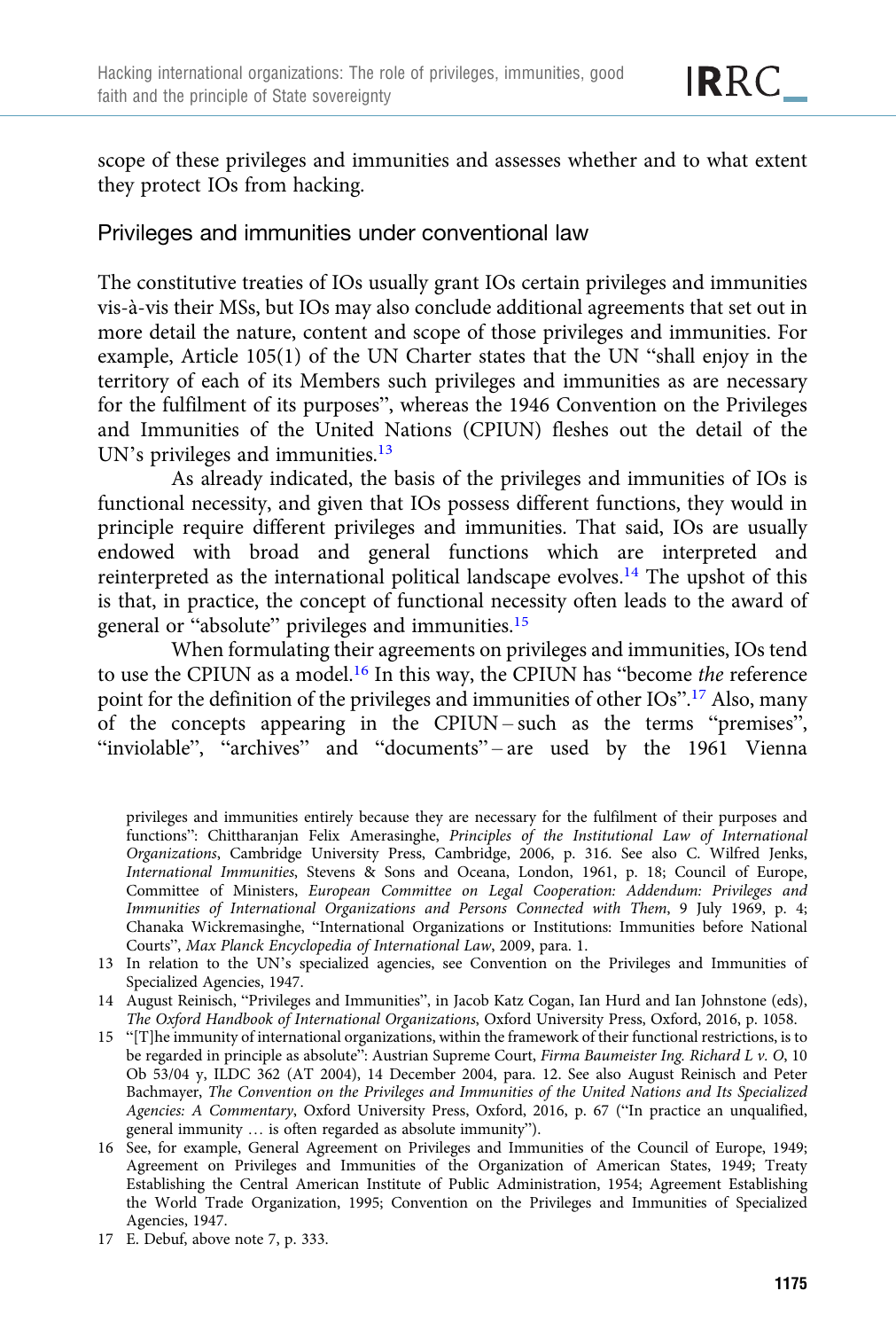Convention on Diplomatic Relations (VCDR) to describe the privileges and immunities of diplomatic missions. Courts<sup>18</sup> and commentators<sup>19</sup> have thus used these definitions to interpret the privileges and immunities of IOs under the CPIUN. Consequently, we will examine specific provisions of this agreement in order to consider how they apply to incidents of hacking.

Section 3 of the CPIUN provides that "[t]he premises of the United Nations shall be inviolable". The term "premises" refers to those areas that house or contain an IO and includes those spaces owned, occupied or controlled by the organization, $20$  such as buildings (and parts thereof), car parks and gardens. The premises of an IO can be virtual insofar as they include the computer networks and systems that are supported by cyber infrastructure which is physically located within the organization's premises.<sup>21</sup> Generally, the premises of IOs do not extend to computer networks and systems hosted by cyber infrastructure located beyond the IO's physical premises – for example, where computer systems and networks are supported by servers located within the territory of the host State or third States.22 However, where an IO can establish ownership or control over that computer network or system, it will form part of the organization's "premises". An IO's ownership of a computer network or system may be indicated by the fact that it has entered into a contract with a service provider that grants legal ownership to the organization. An IO exercises control over a computer network or system where, for example, it regulates access to that network or system (e.g., by deploying and operating firewalls and antiintrusion software) and supervises the activities occurring within it. Regarding the 2022 ICRC hack, the ICRC explained that it manages the data and applications on the targeted servers notwithstanding the fact that they are hosted by a private company.23 The ICRC therefore exercises control over the servers and, on this basis, they can be said to form part of the ICRC's premises and as such are protected from hacking.

Premises are "inviolable" to the extent that they are protected from any form of interference.<sup>24</sup> International law therefore deploys a "protective ring"

22 R. Buchan, above note 10, p. 73.

<sup>18</sup> Supreme Court of Canada, World Bank Group v. Wallace, [2016] 1 SCR 207, 29 April 2016, para. 78.

<sup>19</sup> Laurie Blank, "The Limits of Inviolability: The Parameters for Protection of United Nations Facilities during Armed Conflict", International Law Studies, Vol. 93, 2017, p. 55.

<sup>20</sup> UN General Assembly, The Practice of the United Nations, the Specialized Agencies and the International Atomic Energy Agency concerning their Status, Privileges and Immunities: Study Prepared by the Secretariat, UN Doc. A/CN.4/L.118, 8 March 1967. See also A. Reinisch and P. Bachmayer, above note 15, p. 127.

<sup>21</sup> With regard to the diplomatic and consular missions of States, some authors have argued that their premises encompass the computer networks and systems supported by cyber infrastructure that is located within the missions' physical premises. See Michael N. Schmitt, Tallinn Manual 2.0 on the International Law Applicable to Cyber Operations, Cambridge University Press, Cambridge, 2017 (Tallinn Manual 2.0), Rule 39; R. Buchan, above note 10, p. 73.

<sup>23</sup> "We also feel it is important to clarify that this was a targeted, direct cyber-attack on ICRC servers, not the company that hosted them. We manage the data and applications on these servers, not the hosting company": ICRC, "Cyber-Attack on the ICRC", above note 8.

<sup>24</sup> Supreme Court of Canada, World Bank Group, above note 18, para. 78.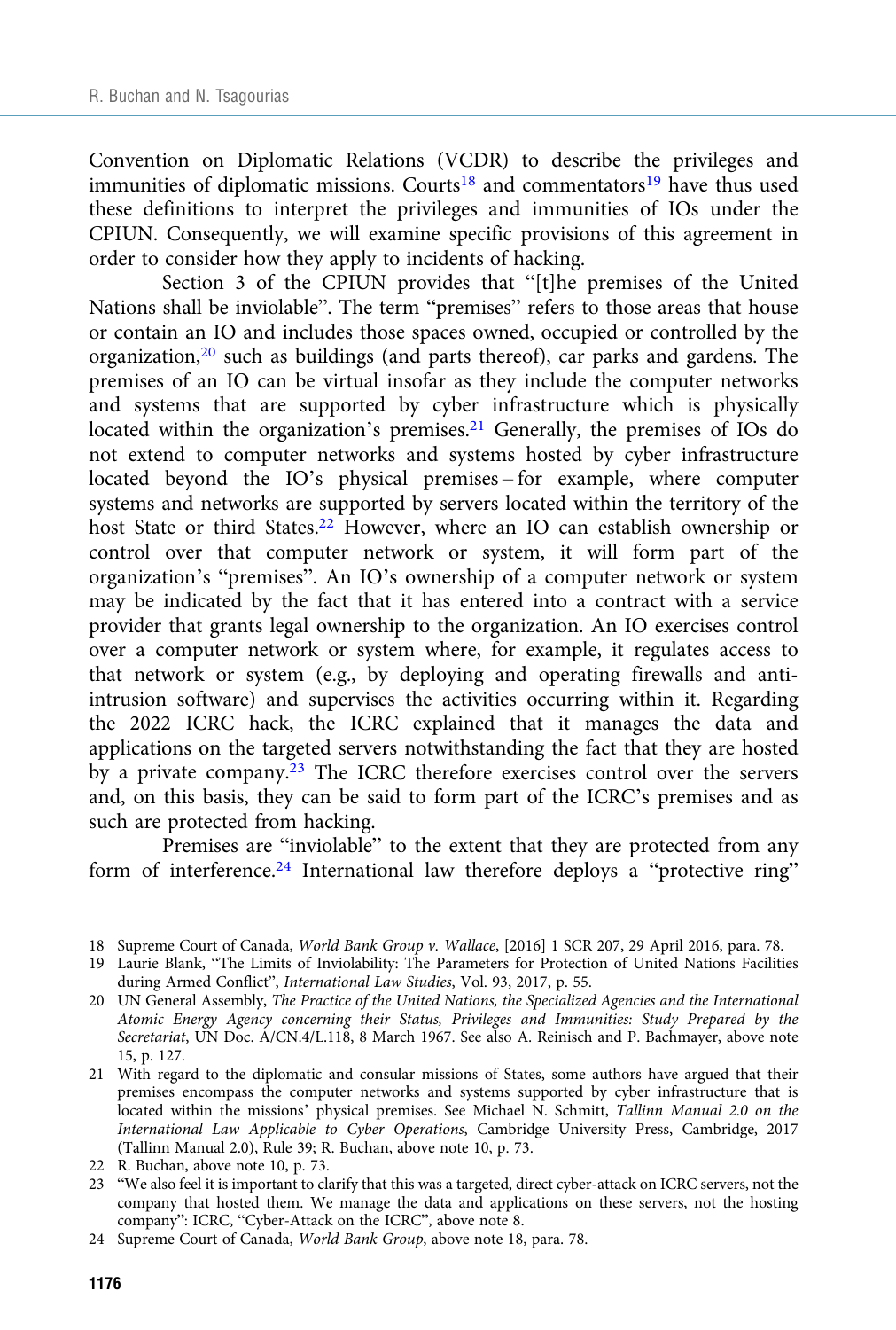around an IO's premises and shelters them from intrusion.25 This cordon sanitaire prohibits spying within the premises of IOs, and indeed, on several occasions the UN Secretariat has claimed that electronic surveillance against its offices represents a breach of its inviolability.26 It follows that hacking operations against an IO's computer networks and systems constitute a prohibited interference in its premises and, accordingly, amount to a breach of its privileges and immunities.

Section 3 of the CPIUN also provides that "[t]he property and assets of the United Nations, wherever located and by whomsoever held, shall be immune from search, requisition, confiscation, expropriation and any other form of interference, whether by executive, administrative, judicial or legislative action". "Property and assets" include those items over which IOs can establish ownership or control.27 They certainly include an IO's tangible property and assets, and this means that computer hardware such as servers and storage devices are protected from interference. But "property and assets" also include an IO's intangible property and assets, such as its bank accounts<sup>28</sup> and pension funds.<sup>29</sup> If this is the case, computer networks and systems and data can be "property and assets" of an IO, provided of course that the organization can establish ownership or control over them. Again, ownership of a network, system or data may be determined by the contractual relationships entered into by the IO, and control can be established where the organization exercises a regulatory and supervisory function over them. As "property and assets" of the IO, computer networks and systems and data are protected from hacking given that this activity constitutes a prohibited "search" or "interference".

Moreover, an IO's "property and assets" are protected "wherever located and by whomsoever held". This means that, where an IO is able to establish ownership or control over computer networks and systems supported by cyber infrastructure located within the territory of the host State or any other State, and regardless of whether that infrastructure is publicly or privately owned or operated, the networks and systems qualify as "property and assets" of the IO and are protected from interference. In relation to the 2022 ICRC hack, for example, the ICRC was responsible for managing the data and applications on the targeted servers rather than the private company that hosts them. The ICRC therefore exercises control over the computer networks and systems and data

<sup>25</sup> UK Court of Appeal, R (Bancoult No. 3) v. Secretary of State for Foreign and Commonwealth Affairs, [2014] EWCA Civ. 708, 23 May 2014, para. 58.

<sup>26</sup> "UN to Investigate GCHQ, MI5 Spying on Foreign Delegates at Climate Summit Talks", RT, 5 November 2010, available at: [www.rt.com/uk/202147-uk-climate-summit-spying/;](https://www.rt.com/uk/202147-uk-climate-summit-spying/) "U.N. to Britain: If Spying on Us, Stop It", UPI, 26 February 2004, available at: [www.upi.com/Defense-News/2004/02/26/UN-to-Britain-If](https://www.upi.com/Defense-News/2004/02/26/UN-to-Britain-If-spying-on-us-stop-it/31241077833950/)[spying-on-us-stop-it/31241077833950/;](https://www.upi.com/Defense-News/2004/02/26/UN-to-Britain-If-spying-on-us-stop-it/31241077833950/) UN, Daily Press Briefing by the Office of the Spokesman for the Secretary-General, 29 November 2010, available at: [www.un.org/press/en/2010/db101129.doc.htm.](https://www.un.org/press/en/2010/db101129.doc.htm)

<sup>27</sup> A. Reinisch and P. Bachmayer, above note 15, p. 132.

<sup>28</sup> Report of the Commissioner-General of UNRWA to the General Assembly, 1 January to 31 December 2013, UN Doc. A/69/13, 2014, para. 58.

<sup>29</sup> Supreme Court of the State of New York, Appellate Division, Shamsee v. Shamsee, 428 NYS2d 33, 36 (2d Dep't 1980), (1980) UNJYB, 18 October 1979, p. 222 ("[T]he Pension Fund is an organ of the United Nations, subject to regulation by the General Assembly, and … its assets, although held separately from other United Nations property, are the property of that international organization").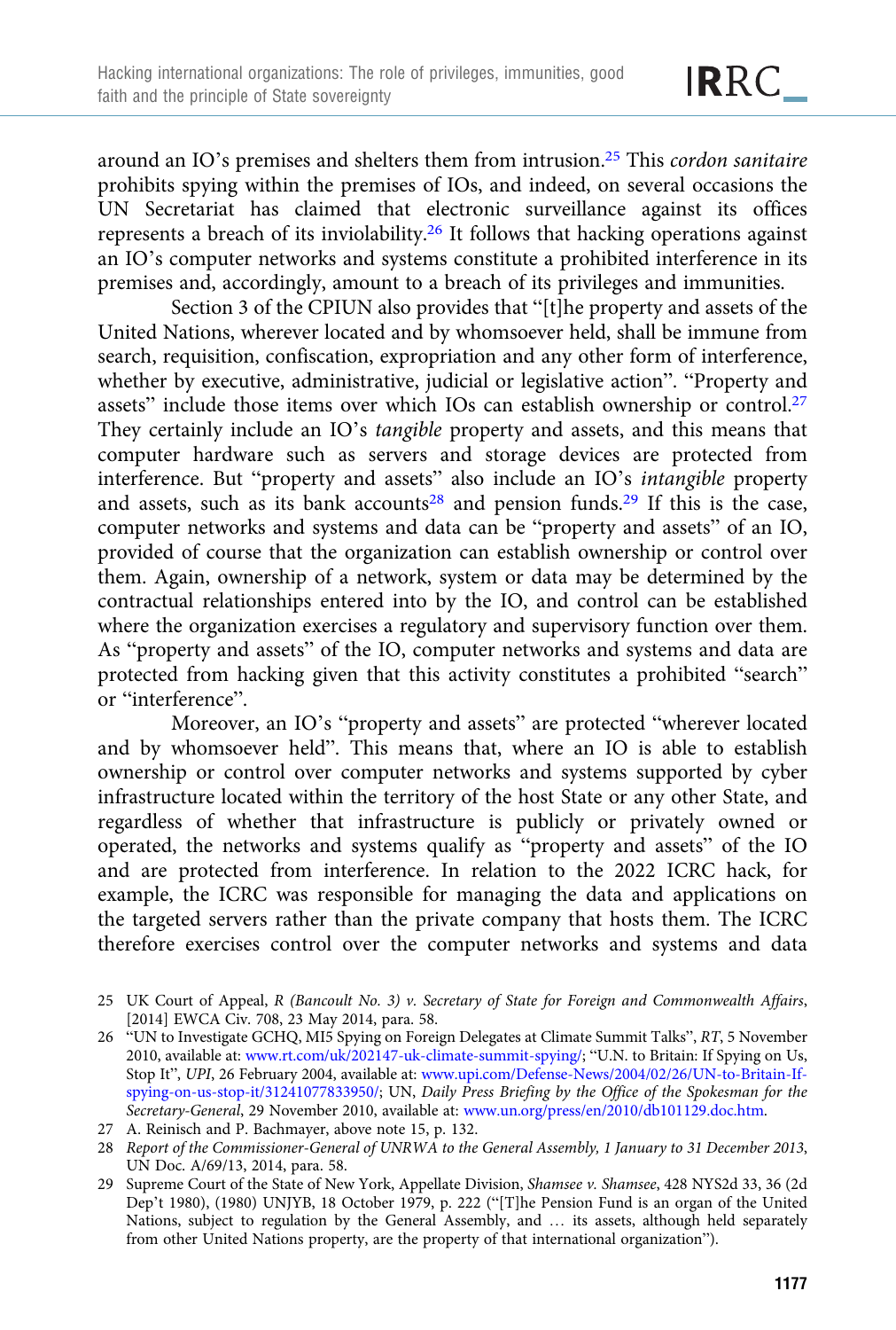supported by those servers, which makes them "property and assets" of the ICRC, and as such they are protected from hacking. Equally, where an IO can establish ownership or control over data that is stored on computer systems and networks operated by third parties, that data qualifies as "property and assets" of the IO and is protected from interference and specifically hacking.

Section 4 of the CPIUN provides that "[t]he archives of the United Nations, and in general all documents belonging to it or held by it, shall be inviolable wherever located". The term "archives" does not refer to historical documents only, but to "the entire collection of stored documents … including [the IO's] official records and correspondence".<sup>30</sup> In any event, Section 4 explains that "all documents" belonging to or held by IOs are inviolable. It is well established that, in the Digital Age, documents are inviolable irrespective of whether they are compiled physically or electronically.<sup>31</sup>

As Section 4 explains, archives and documents are inviolable when they "belong to" or are "held by" an IO. The latter term indicates that, even in the absence of ownership, archives and documents are protected when they are placed in an IO's "safekeeping".<sup>32</sup> In short, what is critical is that the IO exercises "control" over the archives and documents in question.<sup>33</sup> Moreover, the archives and documents of an IO are inviolable "wherever located". Consider, for example, a situation in which an IO stores data on servers in third States. It may be the case that the IO preserves its legal ownership of that data by concluding a contract with the actor who owns or controls the server. But even if ownership cannot be established, that data can be said to form part of the archives and documents of the IO where the organization exercises control over it, for example by being able to access, modify and delete the data or transfer it to another actor. Conversely, data does not form part of the archives and documents of an IO

- 30 Supreme Court of Canada, World Bank Group, above note 18, para. 73. The UN Secretary-General defines archives as "records to be permanently preserved for their administrative, fiscal, legal, historical or informational value": UN Secretariat, "Secretary-General's Bulletin: Record-Keeping and Management of United Nations Archives", ST/SGB/2007/5, 2007.
- 31 UK Supreme Court, R (on the Application of Bancoult No. 3) v. Secretary of State for Foreign and Commonwealth Affairs, [2018] UKSC 3, 8 February 2018, para. 68; Tallinn Manual 2.0, above note 21, p. 220; A. Reinisch and P. Bachmayer, above note 15, pp. 161–162; "Letter from the Assistant Secretary-General for Legal Affairs to the Minister Counsellor of a Permanent Mission to the United Nations", 5 September 2007. The UN Secretary-General defines documents as "any data or information, regardless of its form or medium, which is or has been electronically generated by, transmitted via, received by, processed by, or represented in an ICT resource": UN Secretariat, "Secretary-General's Bulletin: Use of Information and Communication Technology Resources and Data", ST/SGB/2004/15, 2004. "All records, including electronic records and e-mail records, created or received by a staff member in connection with or as a result of the official work of the United Nations, are the property of the United Nations": UN Secretariat, above note 30.
- 32 "[With regard to Section 4] we are thus talking about not only all the Organization's own documents but also those held by it, in other words those in its safekeeping": Leonardo Diaz-Gonzalez, Fifth Report on Relations between States and International Organizations, UN Doc. A/CN.4/432, 11 May 1990, p. 4. See also A. Reinisch and P. Bachmayer, above note 15, pp. 163–165.
- 33 "What is it that identifies a document as belonging to the archives or documents of the mission, as opposed to some other organ of the sending state? … The test is not their location, for they are protected 'wherever they may be'. It must necessarily be whether they are under the control of the mission's personnel": UK Supreme Court, Bancoult No. 3, above note 31, para. 68.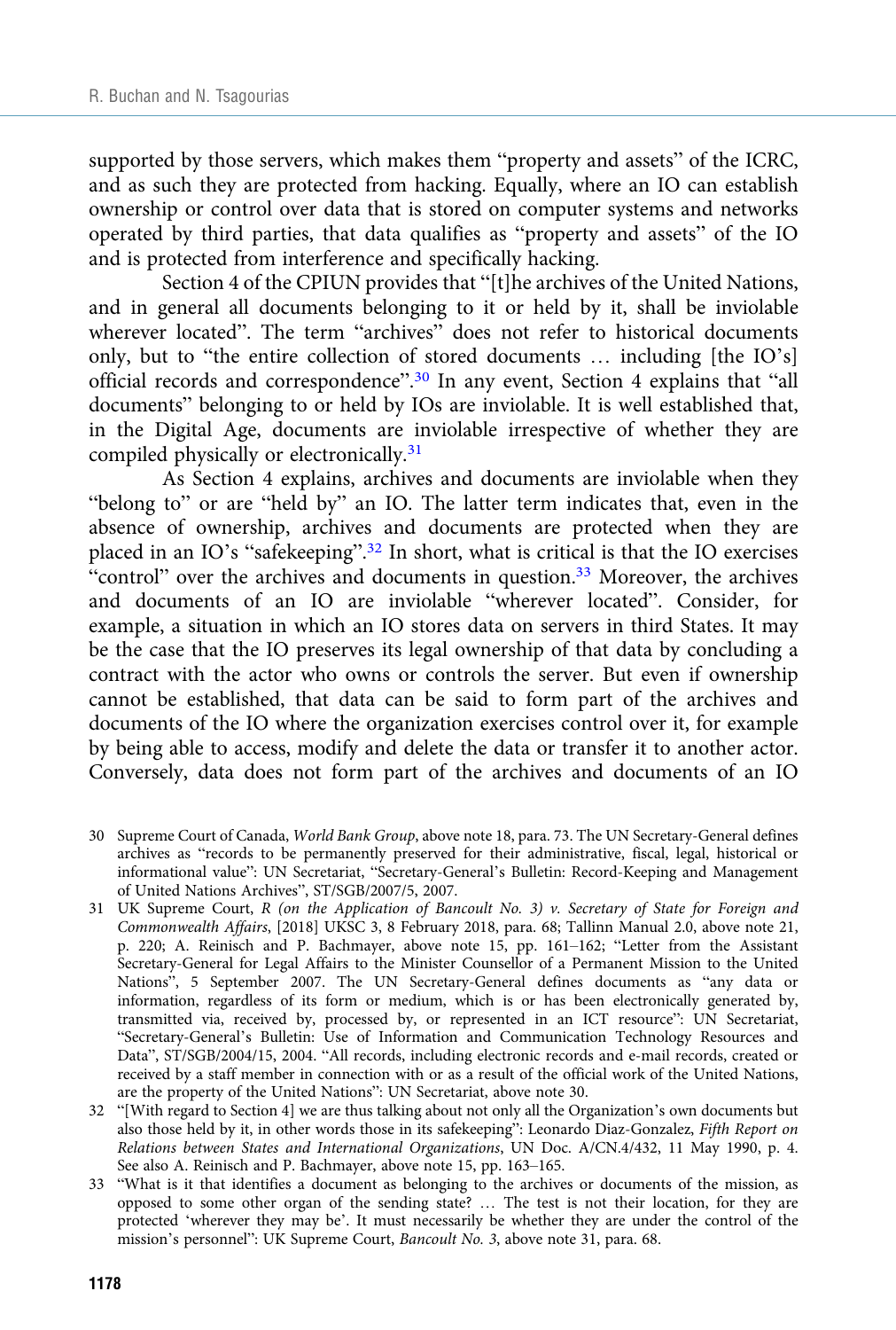where the organization passes it to, or shares it with, another actor and in doing so relinquishes control over it.<sup>34</sup> In this context, the data can no longer be described as "belonging to" or "held by" the IO. However, this does not apply to MSs because when an IO shares data with them related to the functions of the organization, they act as organs of the IO and the data is still data of the organization. Otherwise, an IO would not be able to discharge its functions if relevant data were not protected when shared with its MSs.<sup>35</sup>

According to Section 10 of the CPIUN, "[t]he United Nations shall have the right to use codes and to despatch and receive its correspondence by courier or in bags, which shall have the same privileges and immunities as diplomatic couriers and bags". Electronic communications such as emails can be seen as correspondence analogous to courier dispatches and, where they contain attachments (for example, zip files), they can be analogized to diplomatic bags.36 Under the VCDR, diplomatic bags must "bear visible external marks of their character".<sup>37</sup> In the cyber context, email addresses, subject lines and electronic signatures can be used to identify the communications of an IO.<sup>38</sup> Critically, diplomatic bags cannot be "opened or detained".<sup>39</sup> Airport security cannot therefore X-ray diplomatic bags because this would result in their contents being revealed. However, sniffer dogs can be used to search for drugs, explosives or other illicit items because such searches do not penetrate or otherwise reveal the contents of the bag. In the cyber context, sniffer software that can detect malicious emails is permitted but more intrusive software that reveals the content of emails is proscribed.40

We can thus conclude by saying that these privileges and immunities provide IOs with overlapping protection against hacking.

#### Privileges and immunities in headquarters agreements

IOs are almost always located within the territory of MSs, and this raises the possibility that the host State may interfere in the organization's work. In particular, host States have greater opportunity to hack the data of IOs because such organizations may use the cyber infrastructure located within the territory of host States to support their computer networks and systems and may use this infrastructure to connect and communicate with the outside world. IOs and host States thus conclude bilateral treaties – usually referred to as "headquarters agreements", "seat agreements" or "host State agreements" – to regulate their

- 37 Vienna Convention on Diplomatic Relations, 1961 (VCDR), Art. 27(4).
- 38 R. Buchan, above note 10, p. 87.
- 39 VCDR, Art. 27(3).
- 40 Won-Mog Choi, "Diplomatic and Consular Law in the Internet Age", Singapore Year Book of International Law, Vol. 10, 2006, p. 131.

IRRC\_

<sup>34</sup> Ibid.

<sup>35</sup> Rosalyn Higgins, Problems and Process: International Law and How We Use It, Oxford University Press, Oxford, 1994, p. 93.

<sup>36</sup> Eileen Denza, Diplomatic Law: Commentary on the Vienna Convention on Diplomatic Relations, Oxford University Press, Oxford, 2016, p. 194.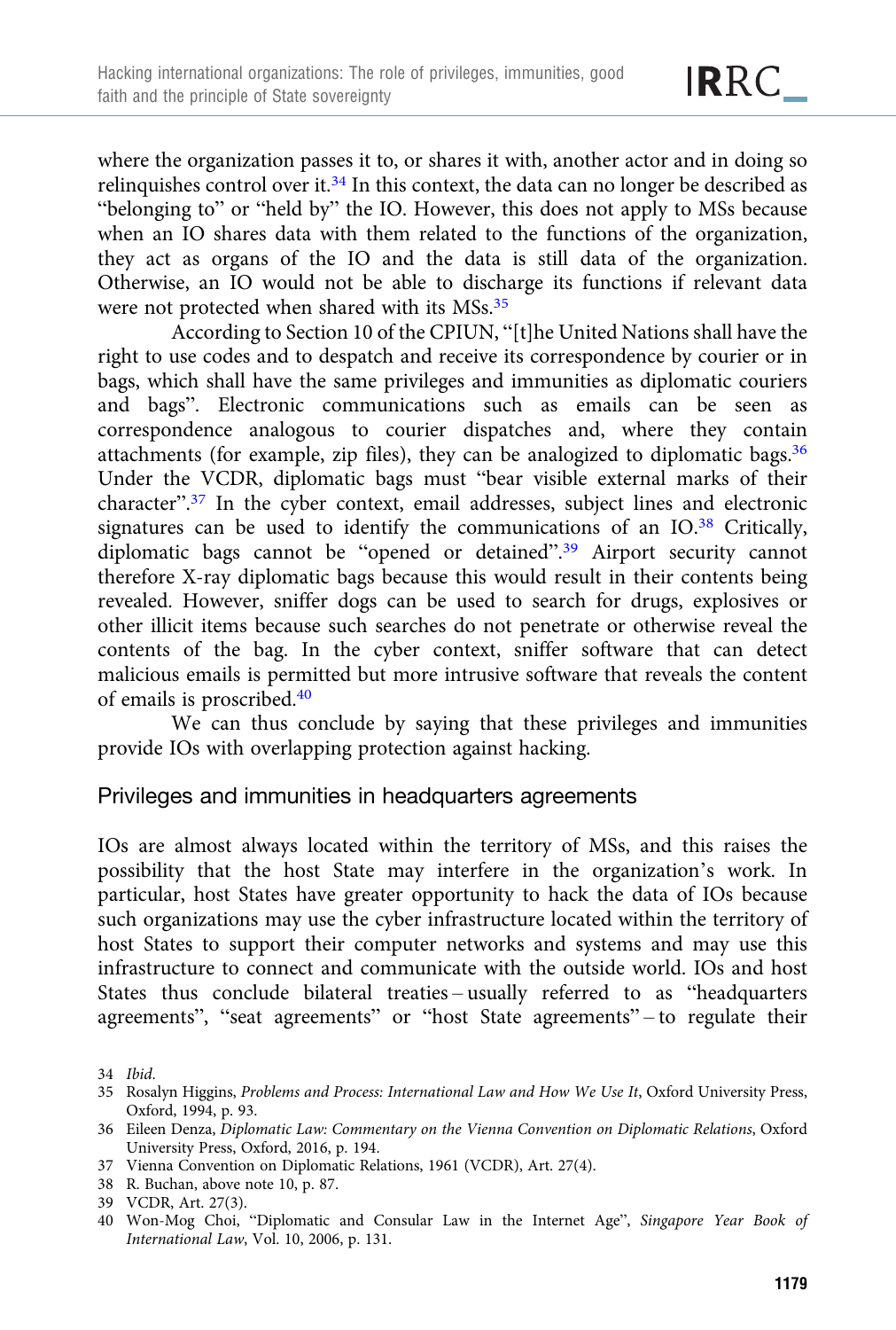relations and, in particular, maintain the IO's independence. These agreements cover different areas and usually award IOs the privileges and immunities they need to discharge their functions.<sup>41</sup>

Headquarters agreements tend to incorporate the privileges and immunities set out in the CPIUN.<sup>42</sup> At the same time, headquarters agreements can tailor the scope of the awarded privileges and immunities to the particular context of hosting an IO.<sup>43</sup> Since the CPIUN tends to act as the baseline for the privileges and immunities contained in headquarters agreements, and since (as explained in the previous section) these privileges and immunities protect IOs from hacking, headquarters agreements equally protect IOs from hacking by host States.

#### Privileges and immunities under customary international law

The preceding sections established the scope of the privileges and immunities enjoyed by IOs vis-à-vis their member States and host States. In this section, we consider whether NMSs should respect the privileges and immunities of IOs. Although NMSs are not bound by the privileges and immunities contained in agreements concluded by IOs or treaties to which they are not party, $44$  the question arises as to whether these privileges and immunities (or at least certain privileges and immunities) have been absorbed into CIL and thus apply to the relationships between IOs and NMSs.

Commentators have cast doubt on whether IOs enjoy privileges and immunities under CIL due to the fact that IOs' privileges and immunities are invariably enshrined in treaties, meaning there is little scope for State practice and opinio juris to develop outside of this dense patchwork of conventional agreements.45 Yet, the question of whether there is CIL on the privileges and immunities of IOs cannot be ignored because the treaties setting up IOs may be silent in this respect, $46$  there may be no headquarters agreements, the existing agreements may not be comprehensive or enacted domestically, and above all because IOs are active participants in international life and interact with other actors, including NMSs.

41 A. Sam Muller, International Organizations and Their Host States: Aspects of their Legal Relationship, Brill, Leiden, 1995, p. 22.

45 Michael Wood, "Do International Organizations Enjoy Immunity under Customary International Law?", in Niels M. Blokker and Nico J. Schrijver (ed.), Immunity of International Organizations, Brill, Leiden, 2015, p. 30; Edward Chukwuemeke Okeke, Jurisdictional Immunities of States and International Organizations, Oxford University Press, Oxford, 2018, p. 269. For a more nuanced approach, see Niels M. Blokker, "Jurisdictional Immunities of International Organisations – Origins, Fundamentals and Challenges", in Tom Ruys, Nicolas Angelet and Luca Ferro (eds), The Cambridge Handbook of Immunities and International Law, Cambridge University Press, Cambridge, 2019, pp. 194–197.

<sup>42</sup> Ibid., Chap. 6; Anthony J. Miller, "Privileges and Immunities of United Nations Officials", International Organizations Law Review, Vol. 4, No. 2, 2007, p. 170.

<sup>43</sup> Pieter H. F. Bekker, The Legal Position of Intergovernmental Organizations: A Functional Necessity Analysis of Their Legal Status and Immunities, Martinus Nijhoff, Leiden, 1994, p. 136.

<sup>44</sup> Vienna Convention on the Law of Treaties, 1969 (VCLT), Art. 34.

<sup>46</sup> For example, the NATO Constitution and the Warsaw Treaty Pact Organization Charter.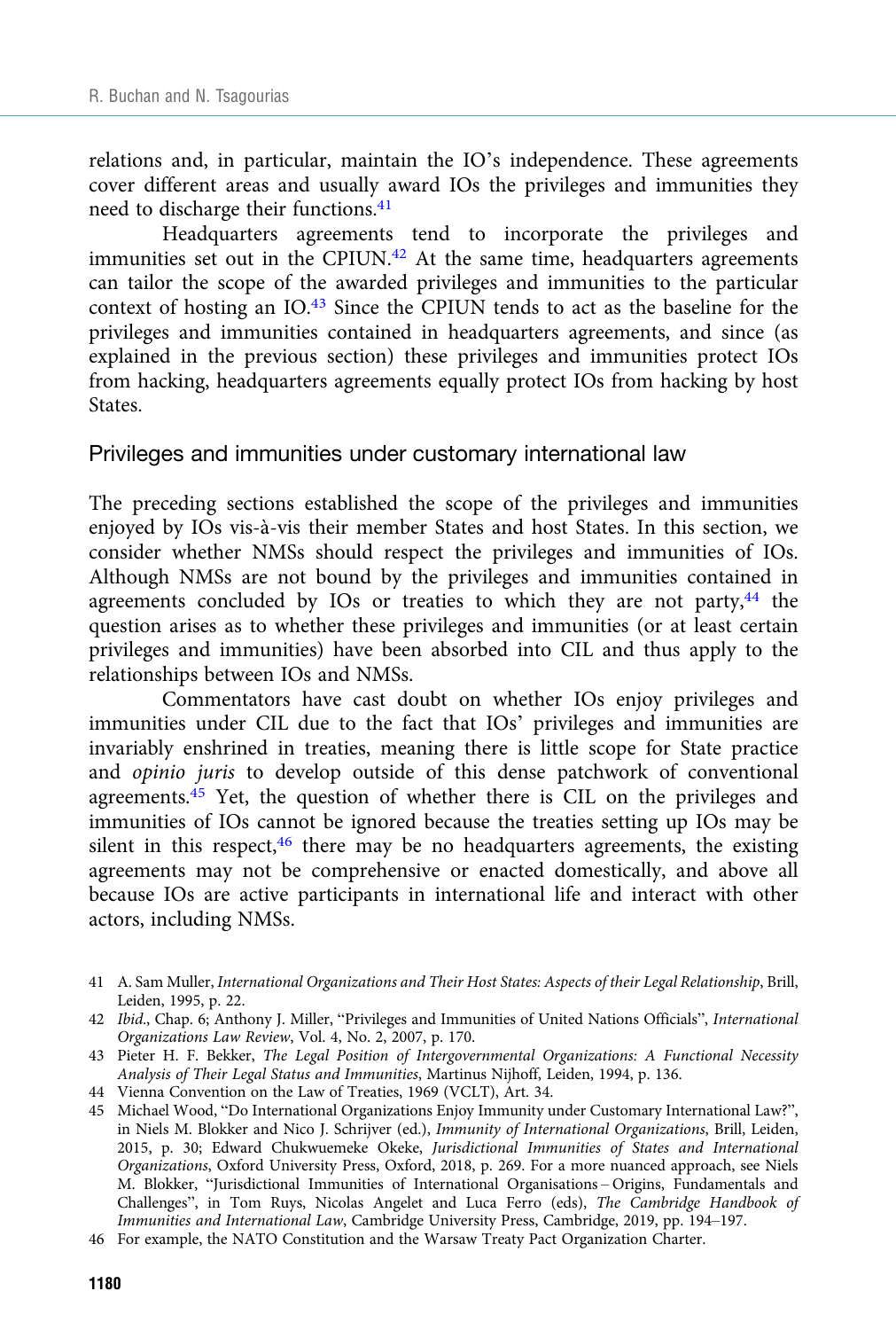In our opinion, a positive case can be made that certain privileges and immunities contained in the CPIUN have acquired the status of CIL – namely, those pertaining to premises, property, assets, archives, documents and correspondence.47

As a preliminary matter, we should recall that, according to the International Court of Justice (ICJ), for treaty provisions to pass into CIL, they must be "of a fundamentally norm-creating character such as could be regarded as forming the basis of a general rule of law". <sup>48</sup> When it comes to the CPIUN's provisions on privileges and immunities, there is little doubt that they are of a norm-creating character given that they require States Parties to respect and protect the inviolability of an IO's premises, property, assets, archives, documents and correspondence and do not permit any reservations or derogations. More critically, though, the CPIUN introduced the notion of functional privileges and immunities by shifting the approach away from sovereign privileges and immunities to privileges and immunities of non-sovereign entities – to wit, IOs. In this regard, at least certain provisions, such as those relating to premises, property, assets, archives, documents and correspondence, are generalizable as applying to all IOs because they enable such organizations to fulfil their functions without interference, in view also of the fact that IOs lack territory and the material and legal resources that States have at their disposal.

For CIL to arise, there must be a general practice and opinio juris.<sup>49</sup> The immediate question for the purposes of the present discussion, then, is whether there is a general practice accompanied by opinio juris in favour of the CPIUN's privileges and immunities provisions. One can say that where States become parties to a convention, the act of ratification evinces an intention to be bound by that treaty as a matter of treaty law, and from this, no State practice or opinio juris can be deduced to support the formation of CIL. $50$  However, the ICJ has held that a treaty can be assimilated into CIL where there is "very widespread and representative participation in the convention" and its membership includes

- 47 "[T]he General Convention's provisions on jurisdictional immunity have been applied to other organizations and non-member states through the development of similar treaties and customary international law": Charles H. Brower II, "International Immunities: Some Dissident Views on the Role of Municipal Courts", Virginia Journal of International Law, Vol. 41, No. 1, 2001, p. 22. Amerasinghe explains that the CPIUN and the Specialized Agencies Convention reflect an "incipient customary law of international privileges and immunities" and that there is "a presumption that many of the privileges and immunities incorporated in the two general conventions are generally what are required for this purpose": C. F. Amerasinghe, above note 12, p. 346. See also Giorgio Gaja, "Jurisdictional Immunity of International Organizations", Yearbook of the International Law Commission, Vol. 2, Part 2, 2006, p. 202; Christian Dominicé, "L'immunité de juridiction et d'exécution des Organisations Internationales", Recueil des Cours, Vol. 187, 1984, pp. 174–177 ("Le probléme de la coutume"), 219– 225 ("La question de la coutume"); James Crawford, Brownlie's Principles of Public International Law, Oxford University Press, Oxford, 2019, pp. 164–166.
- 48 ICJ, North Sea Continental Shelf Cases, Judgment, [1969] ICJ Rep. 3, 20 February 1969, para. 72.
- 49 Statute of the International Court of Justice, 1945, Art. 38(1)(b).
- 50 ICJ, North Sea, above note 48, para. 71; ICJ, Case Concerning Military and Paramilitary Activities in and against Nicaragua (Nicaragua v. United States of America), Judgment (Merits), [1986] ICJ Rep. 14, 17 June 1986, para. 184.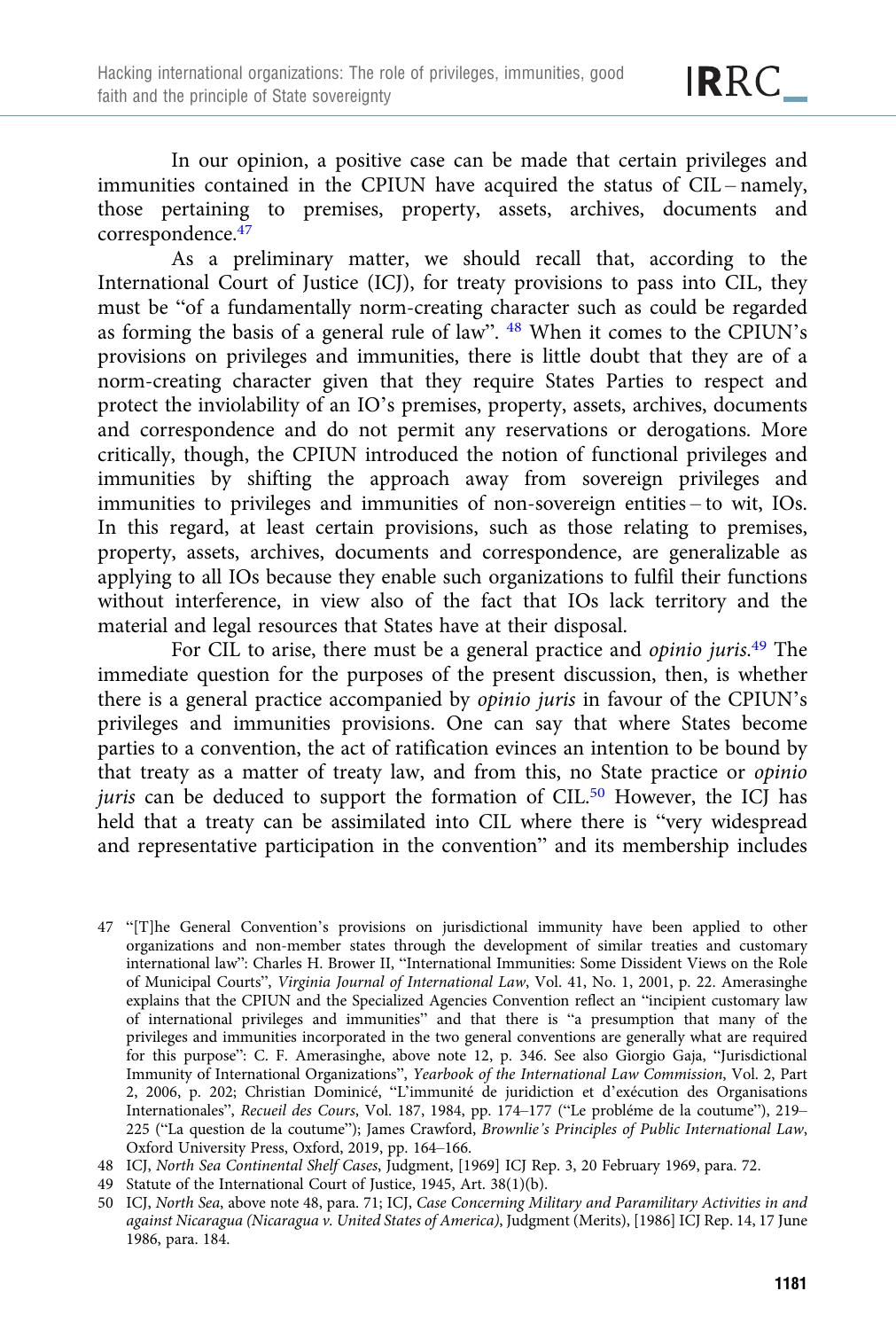those States whose "interests" are "specially affected";<sup>51</sup> this approach has also been adopted by international courts,<sup>52</sup> commissions<sup>53</sup> and domestic courts.<sup>54</sup> In these circumstances, the widespread ratification of a treaty gives rise to a large body of State practice and signals the emergence of a communal opinio juris, and these combine to generate a parallel rule of CIL.<sup>55</sup> This approach to the formation of CIL is important in the context of the CPIUN given that the CPIUN has attracted widespread support within the international community, with 162 States having ratified it at the time of writing.<sup>56</sup>

The argument that provisions contained in widely ratified treaties are constitutive of CIL is even more compelling when those provisions are replicated

- 51 ICJ, North Sea, above note 48, para. 73. See also ICJ, Legality of the Threat or Use of Nuclear Weapons, Advisory Opinion, [1996] ICJ Rep. 226, 8 July 1996, para. 82 (citing "the extent of the accession" to the Hague and Geneva treaties as confirming their CIL status). "The number of parties to a treaty may be an important factor in determining whether particular rules set forth therein reflect customary international law; treaties that have obtained near-universal acceptance may be seen as particularly indicative in this respect": ILC, Draft Conclusions on Identification of Customary International Law, with Commentaries, 2018, Conclusion 11, Commentary para. 3.
- 52 Special Court for Sierra Leone, Prosecutor v. Sam Hinga Norman, Case No. SCSL-2004-14-AR72(E), Decision on Preliminary Motion Based on Lack of Jurisdiction (Child Recruitment), 31 May 2004, paras 17–20 (referring to the "huge acceptance, the highest acceptance of all international conventions" as indicating that the relevant provisions of the Convention on the Rights of the Child have passed into CIL).
- 53 "Certainly, there are important, modern authorities for the proposition that the Geneva Conventions of 1949 have largely become expressions of customary international law, and both Parties to this case agree. The mere fact that they have obtained nearly universal acceptance supports this conclusion": Eritrea– Ethiopia Claims Commission, Partial Award: Prisoners of War, Ethiopia's Claim 4, UNRIAA, Vol. 26, 1 July 2003, para. 31 (citations omitted).
- 54 "[A] treaty will only constitute sufficient proof of a norm of customary international law if an overwhelming majority of States have ratified the treaty, and those States uniformly and consistently act in accordance with its principles": District Court for the Eastern District of Virginia, United States v. Hasan and Ors, Decision on Motion to Dismiss, No. 2:10cr56, ILDC 1586 (US 2010), 29 October 2010, para. 87. The Court considered the definition of piracy in the UN Convention on the Law of the Sea to be reflective of CIL on the basis that 161 States had ratified it, which represented the "overwhelming majority": ibid., para. 89. See, generally, Cedric M. J. Ryngaert and Duco W. Hora Siccama, "Ascertaining Customary International Law: An Inquiry into the Methods Used by Domestic Courts", Netherlands International Law Review, Vol. 65, No. 1, 2018, pp. 6–10.
- 55 Crawford explains that there must be "a presumption of opinio juris from wide participation in a treaty, at least in normative terms": James Crawford, "Chance, Order, Change: The Course of International Law", Recueil des Cours, Vol. 365, 2013, para. 167. "[P]articipation in a treaty with a fundamentally normcreating character (such as an IHL treaty) counts as practice capable of supporting the development of parallel rules of customary law": Marco Sassòli, International Humanitarian Law: Rules, Controversies, and Solutions to Problems Arising in Warfare, Edward Elgar, Cheltenham, 2019, para. 4.40. See also Richard R. Baxter, "Multilateral Treaties as Evidence of Customary International Law", British Yearbook of International Law, Vol. 41, 1965–66, p. 275; Hugh Thirlway, International Customary Law and Codification, A. W. Sijthoff, Leiden, 1972, p. 89; Anthony D'Amato, The Concept of Custom in International Law, Cornell University Press, London and Ithaca, NY, 1971, p. 104.
- 56 It is interesting to note that in 1967 the UN Legal Counsel opined that "the standards and principles of the Convention have been so widely accepted that they have now become a part of the general international law governing the relations of States and the United Nations", and this was also correct in relation to NMSs; "Question of Privileges and Immunities of the United Nations, of Representatives of Member States and of Officials of the Organization: Statement made by the Legal Counsel at the 1016th Meeting of the Sixth Committee of the General Assembly on 6 December 1967", United Nations Juridical Yearbook, 1967, p. 314.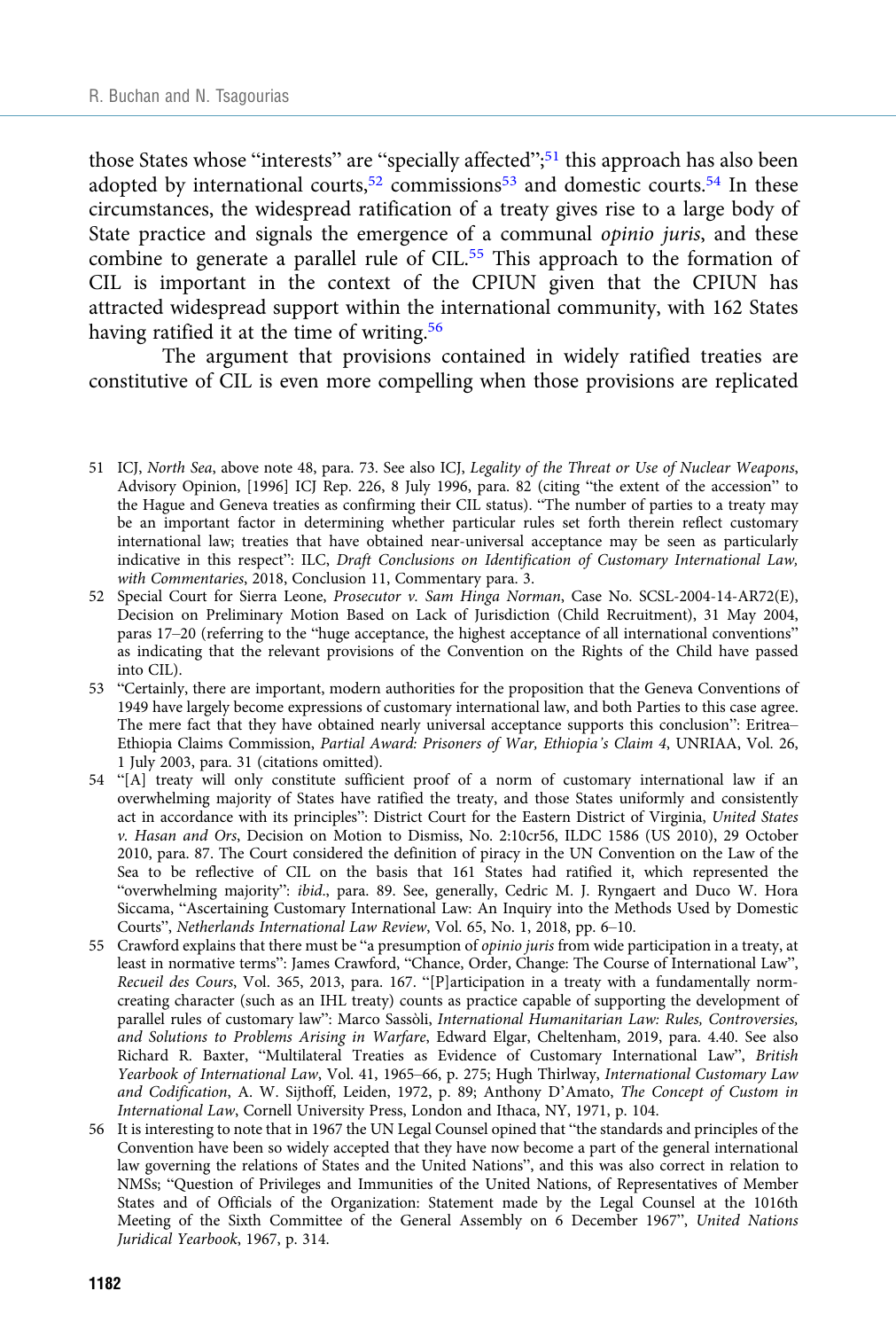in successive treaties.<sup>57</sup> To explain, when a treaty provision is repeated in a series of subsequent conventions, this amounts to a general State practice and indicates the "gradual fusion of a communal *opinio juris*",<sup>58</sup> thereby furnishing the necessary ingredients to establish a rule of CIL. This is the case with the CPIUN. As explained previously, the CPIUN has been used as a template for many other treaties on privileges and immunities – in fact, the CPIUN's privileges and immunities provisions are usually repeated verbatim in most IOs' privileges and immunities treaties. This is a deliberate and conscious act which demonstrates both State practice and opinio juris.

Further evidence of the CIL status of the CPIUN's privileges and immunities provisions lies in the VCDR. The law on diplomatic privileges and immunities and the law on the privileges and immunities of IOs are closely related. The customary law of diplomatic privileges and immunities has a long history in international relations and has influenced the development of the law on the privileges and immunities of IOs, including the CPIUN.59 Moreover, certain privileges and immunities contained in the 1946 CPIUN are replicated in the 1961 VCDR and, as we have seen, courts have frequently used the definitions of terms and concepts appearing in the VCDR to aid their interpretation of similar terms and concepts appearing in the CPIUN. Importantly, the ICJ has consistently found the VCDR to be reflective of  $\text{CIL}^{60}$  and, as we explain in the next paragraph, certain IOs have been granted diplomatic privileges and immunities.

Headquarters agreements also provide evidence of the existence of CIL since certain agreements refer or allude to the customary law of privileges and immunities, such as the agreements concluded between Switzerland (as the host State) and many IOs. For example, Article 3 of the agreement with the International Labour Organization provides: "L'Organisation Internationale du Travail est au bénéfice de l'ensemble des immunités connues, en droit des gens,

<sup>57</sup> "[I]n some cases it may be that frequent repetition in widely accepted treaties evinces a recognition by the international community as a whole that a rule is one of general, and not just particular, law": International Law Association, Committee on Formation of Customary (General) International Law: Final Report, 2000, Rule 25, Commentary para. 5. "The repetition in two or more codification conventions of the substance of the same norm may be an important element in establishing the existence of that norm as a customary rule of general international law": Institut de Droit International, Problems Arising from a Succession of Codification Conventions on a Particular Subject, Lisbon, 1995, Rule 12. "The fact that a rule is set forth in a number of treaties may, but does not necessarily, indicate that the treaty rule reflects a rule of customary international law": ILC, above note 51, Conclusion 11(2).

<sup>58</sup> Yoram Dinstein, "The Interaction between Customary International Law and Treaties", Recueil des Cours, Vol. 322, 2006, pp. 299–300.

<sup>59</sup> Alison Duxbury, "Intersections between Diplomatic Immunities and the Immunities of International Organizations", in Paul Behrens (ed.), Diplomatic Law in a New Millennium, Oxford University Press, Oxford, 2017.

<sup>60</sup> ICJ, Arrest Warrant of 11 April 2000 (Democratic Republic of the Congo v. Belgium), Judgment, [2002] ICJ Rep. 3, 14 February 2002, para. 52; ICJ, Certain Questions of Mutual Assistance in Criminal Matters (Djibouti v. France), Judgment, [2008] ICJ Rep. 177, 4 June 2008, para. 174; ICJ, United States Diplomatic and Consular Staff in Tehran, Judgment, [1980] ICJ Rep. 3, 24 May 1980, paras 62, 69.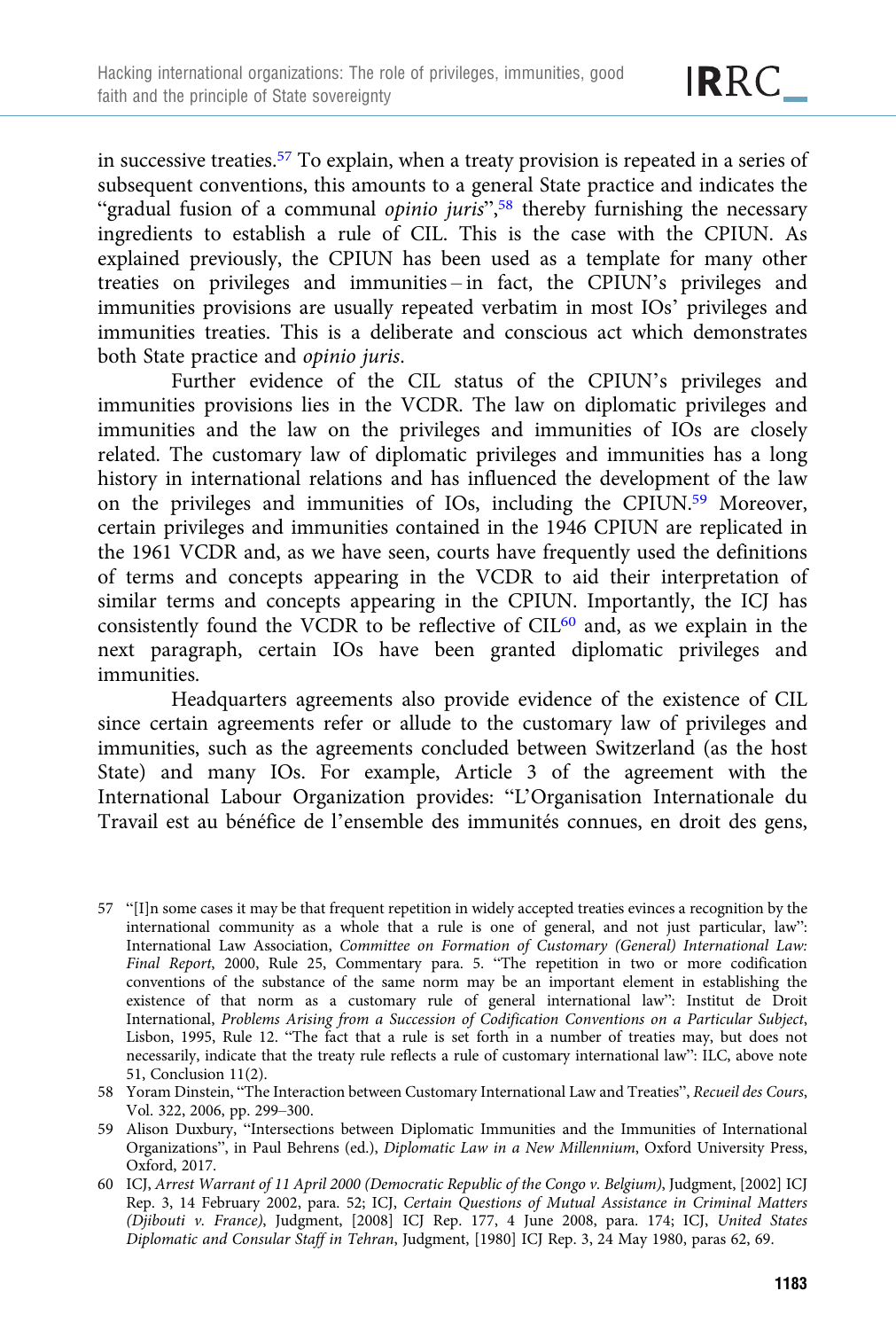sous le nom d'immunités diplomatiques";<sup>61</sup> Article 2 of the agreement with the European Free Trade Association explains: "L'Association jouit des immunités et privilèges habituellement reconnus aux organisations internationales"; <sup>62</sup> Article 2 of the agreement with the European Organization for Nuclear Research provides: "The Organization shall enjoy the immunities and privileges usually granted to international organizations to the extent required for the fulfilment of their tasks";<sup>63</sup> and Article 2 of the agreement with the World Health Organization explains: "L'Organisation Mondiale de la Santé est au bénéfice de l'ensemble des immunités connues, en droit des gens, sous le nom d'immunités diplomatiques."<sup>64</sup>

How national courts deal with the privileges and immunities of IOs can provide evidence of the existence of CIL. For example, in A. S. v. Iran–United States Claims Tribunal, the Dutch Supreme Court held that, in the absence of an agreement on privileges and immunities, "it follows from unwritten international law that an international organization is entitled to the privilege of immunity from jurisdiction on the same footing as generally provided for in the treaties referred to above [namely, headquarters agreements and privileges and immunities conventions]".<sup>65</sup> In another case, an Israeli court granted absolute immunity to the European Commission even in relation to commercial matters because "it is not a sovereign state but an international organisation with certain goals" to which the impugned act fell.<sup>66</sup>

What we can conclude from the preceding discussion is that certain provisions of the CPIUN – specifically, those on the inviolability of premises, property, assets, archives, documents and correspondence – have transitioned into CIL.67 This is because they have been reaffirmed by State practice and opinio juris, as evinced by their formulation in relevant conventions. More importantly, they are supported by the practice and opinio juris of IOs. Although views as to whether IOs can contribute to the creation of CIL may differ, we subscribe to the International Law Commission's (ILC) view that they can do so in certain cases, such as when the subject falls within an IO's mandate and/or the rule is addressed to IOs.<sup>68</sup> Privileges

- 61 Accord du 11 Mars 1946 entre le Conseil Fédéral Suisse et l'Organisation Internationale du Travail pour régler le Statut Juridique de cette Organisation en Suisse, available at: [www.fedlex.admin.ch/eli/cc/1956/](https://www.fedlex.admin.ch/eli/cc/1956/1103_1182_1194/fr) [1103\\_1182\\_1194/fr](https://www.fedlex.admin.ch/eli/cc/1956/1103_1182_1194/fr).
- 62 Accord entre le Conseil Fédéral Suisse et l'Association Européenne de Libre-échange pour déterminer le Statut Juridique de cette Association en Suisse, available at: [www.fedlex.admin.ch/eli/cc/1961/749\\_763\\_](https://www.fedlex.admin.ch/eli/cc/1961/749_763_779/fr) [779/fr.](https://www.fedlex.admin.ch/eli/cc/1961/749_763_779/fr)
- 63 European Organization for Nuclear Research, Headquarters Agreement, CERN/115 Rev. 2, 11 February 1955, available at: [https://cds.cern.ch/record/21737/files/CM-P00074863-e.pdf.](https://cds.cern.ch/record/21737/files/CM-P00074863-e.pdf)
- 64 Accord entre le Conseil Fédéral Suisse et l'Organisation Mondiale de la Santé, pour régler le Statut Juridique de cette Organisation en Suisse Conclu le 21 août 1948, available at: [www.fedlex.admin.ch/](https://www.fedlex.admin.ch/eli/cc/1956/1120_1198_1210/fr) [eli/cc/1956/1120\\_1198\\_1210/fr](https://www.fedlex.admin.ch/eli/cc/1956/1120_1198_1210/fr).
- 65 Supreme Court of the Netherlands, A. S. v. Iran–United States Claims Tribunal, RvdW (1986) No. 20, NJ (1986) No. 438, 20 December 1985, Netherlands Yearbook of International Law, Vol. 18, 1987, p. 360.
- 66 Haggai Carmon, "A Jerusalem Court Ruling: The European Commission is Immune to a Commercial Lawsuit", Diplomatic/Consular Law and Sovereign Immunity in Israel and Worldwide, available at: <http://diplomaticlaw.com/blog/?p=100>.
- 67 J. Crawford, above note 47, pp. 164–166.
- 68 ILC, above note 51, Conclusion 4(2), Commentary paras 5, 6. See also Kristina Daugirdas, "International Organizations and the Creation of Customary International Law", European Journal of International Law, Vol. 31, No. 1, 2020, p. 201; C. Dominicé, above note 47, pp. 220–225.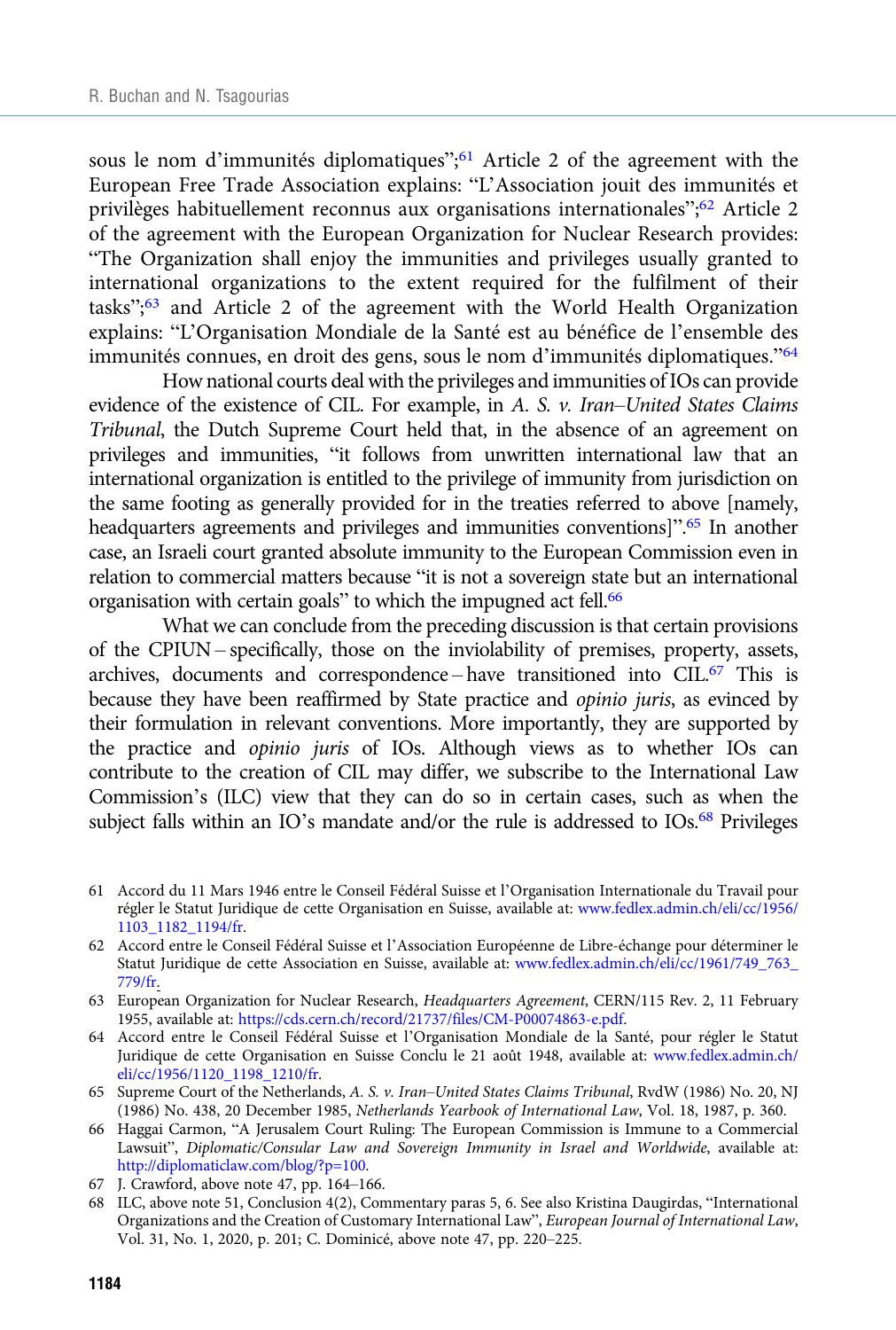and immunities is indeed an area where IOs engage in practice and express their opinio juris. As we have noted, this is because the privileges and immunities conventions and the headquarters agreements that replicate the CPIUN are negotiated and signed by the

IRRC\_

relevant IO as an international legal person.

Moving forward, another ground on which the CIL of privileges and immunities can be established is the international legal personality of IOs. Privileges and immunities are attendant to and give effect to the distinct legal personality of IOs; they therefore constitute part of the bundle of customary law rights attached to the legal personality of IOs.69

This raises the question of when IOs enjoy legal personality under international law, the answer to which depends on whether legal personality is established subjectively or objectively. The subjective approach awards legal personality to IOs on the basis of the express or implied intention of their MSs. For example, MSs can explicitly endow the IO with legal personality in its constitutive treaty, or such personality can be inferred from the terms of the treaty. Insofar as NMSs are concerned, if they recognize (either explicitly or through acquiescence) an IO's legal personality, they also accept the attendant CIL privileges and immunities. Conversely, if they do not recognize the legal personality of an IO, they are not under any obligation to respect its privileges and immunities.

However, the subjective approach is not the dominant one. Rather, the prevailing view is that the legal personality of IOs is objectively established as a matter of international law.<sup>70</sup> According to this approach, IOs are bestowed with legal personality if they exhibit certain attributes, such as organs, powers and functions. This was how the ICJ established the legal personality of the UN in the absence of a specific provision in the Charter.<sup>71</sup> The significance of an IO's objective legal personality is that it operates erga omnes and is therefore opposable to NMSs.<sup>72</sup>

69 "[T]he privileges and immunities of an international organization derive from its legal status as an international person": E. C. Okeke, above note 45, p. 253. See also Fernando Lusa Bordin, "To What Immunities are International Organizations Entitled under General International Law? Thoughts on Jam v IFC and the 'Default Rules' of IO Immunity", Questions in International Law, Vol. 72, No. 1, 2020, p. 5. Italian case law has derived immunities from the legal personality of an IO. See Italian Court of Cassation, Christiani v. ILAI, Judgment No. 5819/1985, Rivista di Diritto Internazionale, 1986, p. 149. Dominicé takes the view that an IO with legal personality and whose MSs have granted it jurisdictional immunities as a matter of customary law enjoys the same immunities vis-à-vis NMSs (third States), but this may not be the case if the IO does not enjoy immunities vis-à-vis its MSs; C. Dominicé, above note 47, pp. 222–224.

70 Finn Seyersted, Objective International Personality of Intergovernmental Organisations: Do Their Capacities Really Depend upon their Constitutions?, Copenhagen, 1963, pp. 9–10; C. W. Jenks, above note 12, p. 34; Philippe Sands and Pierre Klein, Bowett's Law of International Institutions, Sweet and Maxwell, London, 2009, p. 490; Nigel D. White, The Law of International Organisations, Manchester University Press, Manchester, 2017, pp. 101–120.

71 ICJ, Reparation for Injuries Suffered in the Service of the United Nations, Advisory Opinion, [1949] ICJ Rep. 174, 11 April 1949, pp. 177–185. See also DARIO, above note 11, Art. 2, Commentary para. 9.

72 "There are those who take the view that the international legal personality of an organization is opposable only to those who have 'recognised' the organization, in the sense of being a member of the organization or engaging in some transaction with it, or granting privileges to it. But this is to ignore the objective legal reality of international personality. If the attributes are there, personality exists. It is not a matter of recognition. It is a matter of objective reality": R. Higgins, above note 35, pp. 47–48. "[T]he personality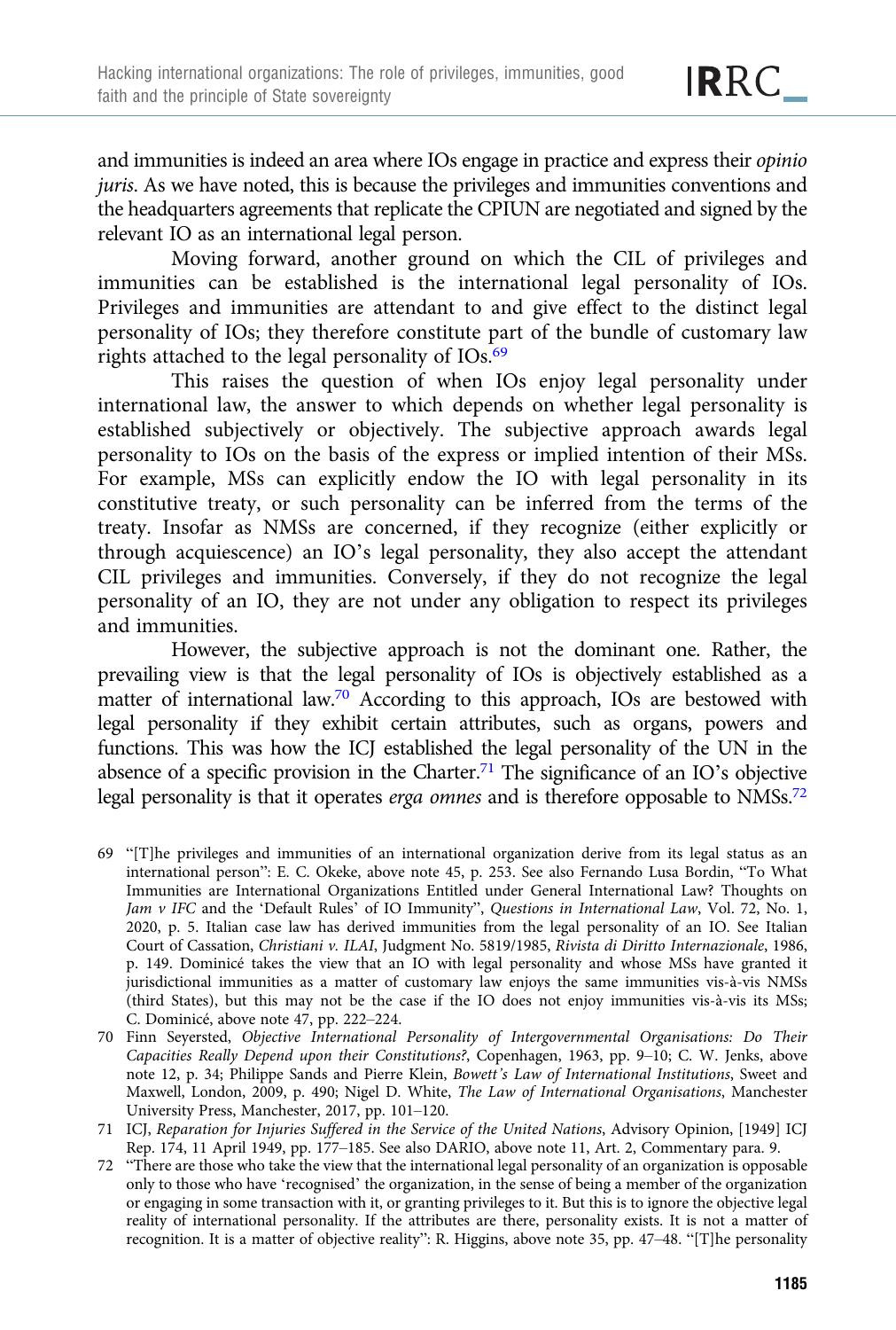Accordingly, NMSs should respect the privileges and immunities that are attendant to an IO's legal personality.73

To summarize, in this section we have argued that the privileges and immunities found in constitutive treaties, conventions and headquarters agreements protect IOs from hacking and that these privileges and immunities can be extended to NMSs because they are established in CIL and attach to the legal personality of IOs.

# The principle of good faith: Its application to international organizations and hacking

In this section we discuss the application of the principle of good faith (GF) to the relations between IOs, MSs and NMSs, and consider how GF protects IOs from hacking. This section will explain the legal status of GF, establish its applicability to the relations between IOs, MSs (including host States) and NMSs, identify its particular postulates, and explain how it protects IOs from hacking.

#### The legal status of good faith

GF is a general principle of international law<sup>74</sup> whose modern formulation derives from the Roman concept of bona fides, which refers to trustworthiness, conscientiousness and honourable conduct.<sup>75</sup> In fact, GF is a fundamental principle of international law<sup>76</sup> because it upholds the integrity and effectiveness

of international organizations is in fact objective, which means that it is opposable to non-members and that non-members are bound to accept that organization as a separate legal person": Dapo Akande, "International Organizations", in Malcolm Evans (ed.), International Law, Oxford University Press, Oxford, 2018, p. 233. The United States claims that the objective legal personality of an IO depends on the size of its membership: "An international organization with substantial membership is a person in international law even in relation to states not members of the organization. However, a state does not have to recognize the legal personality of an organization of which it is not a member, which has few members, or which is regional in scope in a region to which the state does not belong." "Restatement (Third) of Foreign Relations Law of the United States", American Law Institute, 1987, Section 223, Comment (e). However, as Amerasinghe explains, once the legal personality of an IO is objectively established, there is no need to inquire into the size of its membership: C. F. Amerasinghe, above note 12, pp. 86–91.

<sup>73</sup> J. Crawford, above note 47, p. 163; F. L. Bordin, above note 69, pp. 8–15; N. D. White, above note 70, p. 117.

<sup>74</sup> Statute of the International Court of Justice, 1945, Art. 38(1)(c). See also ICJ, Land and Maritime Boundary between Cameroon and Nigeria, Judgment (Preliminary Objections), [1998] ICJ Rep. 275, 11 June 1998, para. 38; ICJ, Certain Norwegian Loans, [1957] ICJ Rep. 9, 6 July 1957, p. 53 (Separate Opinion of Judge Lauterpacht) ("Unquestionably, the obligation to act in accordance with good faith, being a general principle of law, is also part of international law"); Bin Cheng, General Principles of Law as Applied by International Courts and Tribunals, Cambridge University Press, Cambridge, 1953, Part II; Michel Virally, "Good Faith in Public International Law", American Journal of International Law, Vol. 77, No. 1, 1983, p. 130; Robert Kolb, Good Faith in International Law, Hart, Oxford, 2017. For a more critical approach, see Elisabeth Zoller, La bonne foi en droit international public, A. Pédone, Paris, 1977.

<sup>75</sup> John F. O'Connor, Good Faith in International Law, Dartmouth, Aldershot, 1991, pp. 18–19, 124.

<sup>76</sup> According to Schwarzenberger, GF is "a fundamental principle which can be eradicated from international law only at the price of the destruction of international law itself [and] forms necessarily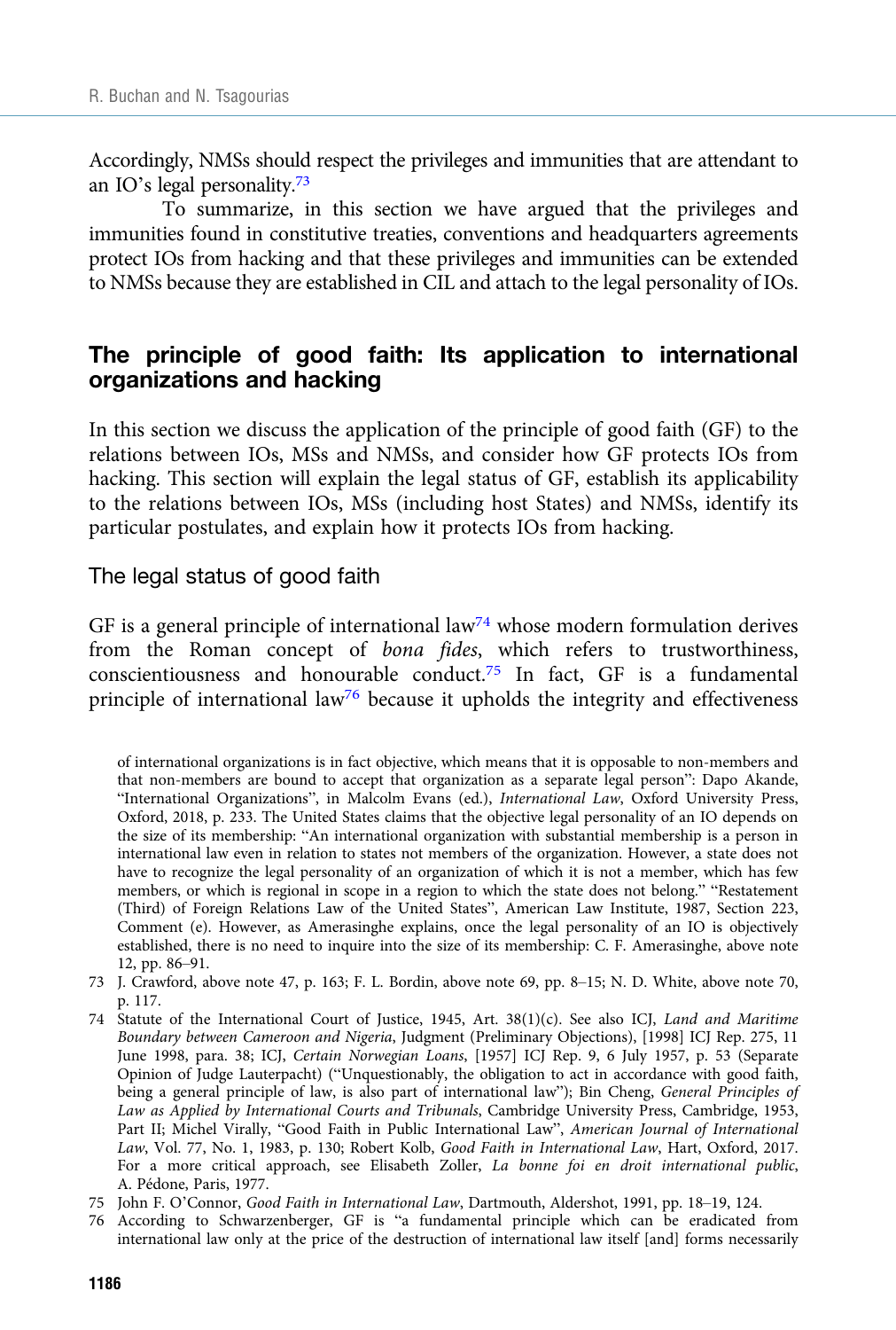of the international legal order by fostering respect for the law as well as trust and confidence in legal relations.<sup>77</sup> GF thus ensures the stability and predictability of international legal relations, which is critical in an order characterized by voluntarism, weak institutional enforcement mechanisms, and value and power differentiation. It is for this reason that GF informs all international legal relations, including those established by IOs.78

Although GF is sometimes referred to as a CIL rule,79 the ICJ and other judicial bodies do not always differentiate between customary rules and general principles but instead view general principles as the formulation of fundamental and general rules. In fact, they place CIL and general principles under the umbrella of general international law.80

That said, the classification of GF as a general principle is in our opinion the most appropriate because it corresponds to its general content, acceptance and binding effect. The legal implications that flow from the classification of GF as a general principle are as follows. First, GF has independent legal standing and binds all international legal persons.<sup>81</sup> It is also legally consequential in that it produces legal consequences when applied to particular situations.82 In this regard, there are similarities between GF as a general principle and customary law because they both bind all international legal persons (with the exception of

IRRC\_

part of the international public order. This consideration alone would suffice to qualify good faith as one of the fundamental principles of international law"; Georg Schwarzenberger, "The Fundamental Principles of International Law", Recueil des Cours, Vol. 87, 1955, p. 326. See also B. Cheng, above note 74, p. 105; ILC, First Report on General Principles of Law, UN Doc. A/CN.4/732, 2019, para. 154.

<sup>77</sup> ICJ, Nuclear Tests (Australia and New Zealand v. France), Judgment (Questions of Jurisdiction and/or Admissibility), [1974] ICJ Rep. 457, 20 December 1974, para. 46; Guillaume Futhazar and Anne Peters, "Good Faith", in Jorge E Viñuales (ed.), The UN Friendly Relations Declaration at 50: An Assessment of the Fundamental Principles of International Law, Cambridge University Press, Cambridge, 2020, p. 191.

<sup>78</sup> "Good faith is a supreme principle, which governs legal relations in all of their aspects and content": International Centre for Settlement of Investment Disputes, Inceysa Vallisoletana s.l. v. Republic of El Salvador, ICSID Case No. ARB/03/26, Award of 2 August 2006, para. 230. See also ICJ, Military and Paramilitary Activities in and against Nicaragua (Nicaragua v. United States of America), Jurisdiction of the Court and Admissibility of the Application, [1984] ICJ Rep. 392, 29 November 1984, para. 60; ILC, above note 76, para. 161.

<sup>79</sup> Permanent Court of International Justice, Case Concerning Certain German Interests in Polish Upper Silesia, Judgment No. 7, [1926] PCIJ Series A, 25 May 1926, pp. 1, 39–40; Court of First Instance of the European Communities, Opel Austria GmbH v. Council, Case No. T-115/94, [1997] ECR II-39, 22 January 1997, paras 24, 89–90.

<sup>80</sup> ICJ, Delimitation of Maritime Boundary in Gulf of Maine Area, Judgment, [1984] ICJ Rep. 246, 12 October 1984, para. 79; World Trade Organization, Appellate Body, United States – Import Prohibition of Certain Shrimp and Shrimp Products, WT/DS58/AB/R, 12 October 1998, para. 158; ILC, above note 76, paras 142– 162.

<sup>81</sup> ICJ, Reparation for Injuries, above note 71 (where the ICJ viewed the UN (as an IO) and States as "two political entities, equal in law, similar in form, and both the direct subjects of international law": pp. 177–179). Also see ICJ, Interpretation of the Agreement of 25 March 1951 between the WHO and Egypt, Advisory Opinion, [1980] ICJ Rep. 73, 20 December 1980, para. 37 ("International organizations are subjects of international law, and, as such, are bound by any obligations incumbent upon them under general rules of international law").

<sup>82</sup> "It is clear to this Tribunal that the investment made by Inceysa in the territory of El Salvador, which gave rise to the present dispute, was made in violation of the principle of good faith": International Centre for Settlement of Investment Disputes, Inceysa Vallisoletana s.l., above note 78, para. 234.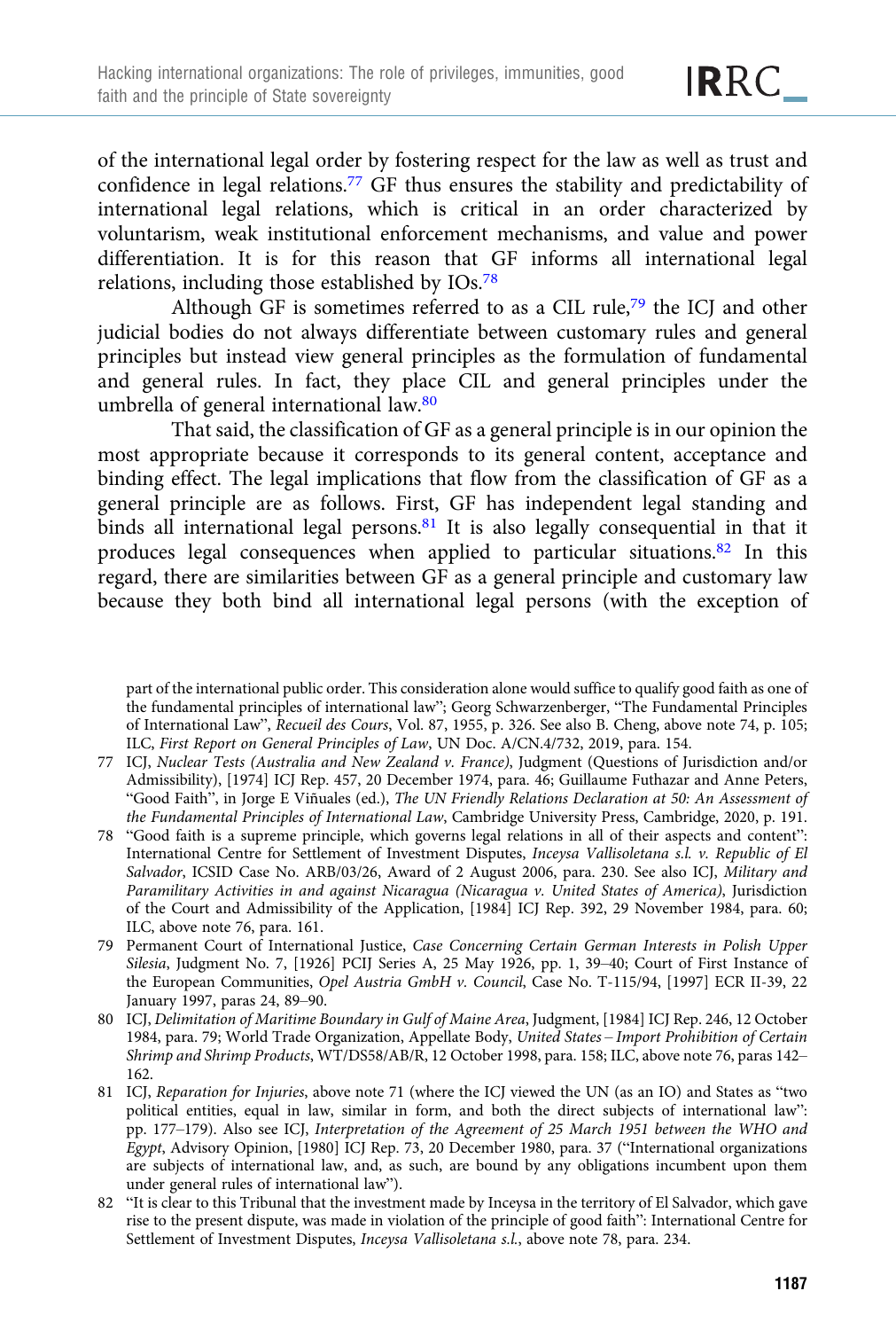persistent objectors in the case of custom $83$  and both produce legal consequences. Second, as a general principle GF contains a cluster of more specific postulates that give effect to its normative content, as will be seen in the subsection below on "The Content of Good Faith and Its Application to Hacking". Third, certain of these postulates have acquired the status of independent rules, but this does not mean that GF has become otiose. GF remains as the background principle that assists in the application and interpretation of these specific rules, but more critically, it applies directly to fill any legal gaps that arise.<sup>84</sup> Fourth, the application of GF as a general principle to a particular set of circumstances and legal relations requires a certain contextualization. This is indeed one of the main differences between general principles and rules, with the latter applying in an "all-or-nothing" fashion.85 In relation to IOs, it means that the content of GF may be thicker or thinner depending on the nature of the  $IO<sub>,86</sub>$  or whether GF applies to the relations between IOs and their MSs, host States, or NMSs, as we shall see later.

#### The application of good faith to the relations between international organizations and member States

As we have noted, IOs are created by States to pursue common goals, and for this reason MSs assume certain procedural and substantive obligations towards each other and towards the organization. However, and notwithstanding certain exceptions,<sup>87</sup> IOs do not have their own binding mechanisms for interpreting and enforcing these obligations. Moreover, IOs, even those with legal personality, are dependent on States for institutional and material resources. The relationship between IOs and their MSs is therefore complex: it is a relationship of interdependence and mutual interactions which can be simultaneously vertical and horizontal because MSs remain sovereign and independent legal persons even within the IO and because they continue to exist and operate outside the IO and sometimes in competition with it.

In such a context, the role of GF is critical in ensuring the integrity, viability and effectiveness of the political and legal order established by the IO. GF sets out the modalities according to which obligations and interactions are to be performed in order for the IO to function and attain its objectives, while also maintaining its integrity and independence as a separate legal person.

- 83 ICJ, North Sea, above note 48, p. 44; ICJ, Fisheries Case (United Kingdom v. Norway) (Merits), [1951] ICJ Rep. 116, 18 December 1951, p. 131.
- 84 M. Virally, above note 74, p. 134: "[G]ood faith is often hidden by the more precise rules it has generated (e.g. pacta sunt servanda), so that it becomes no longer necessary to rely upon it expressly for ordinary practical purposes. But even in such instances, general principles retain their full value as the ratio legis to which one may profitably turn in difficult cases." See also Alain Pellet and Daniel Müller, "Article 38", in Andreas Zimmermann and Christian J. Tams (eds.), The Statute of the International Court of Justice: A Commentary, Oxford University Press, Oxford, 2019, para. 297.
- 85 Ronald Dworkin, Taking Rights Seriously, Duckworth, London, 1978, Chaps 2, 3; Joseph Raz, "Legal Principles and the Limits of Law", Yale Law Journal, Vol. 81, No. 5, 1972, p. 823.
- 86 In relation to the EU, see Court of Justice of the European Union, Greece v. Commission, Case No. C-203/ 07 P, [2008] ECR I-8161, 2008, para. 83 (Opinion of Advocate-General Mazák).
- 87 For example, the EU or Section 30 of the CPIUN.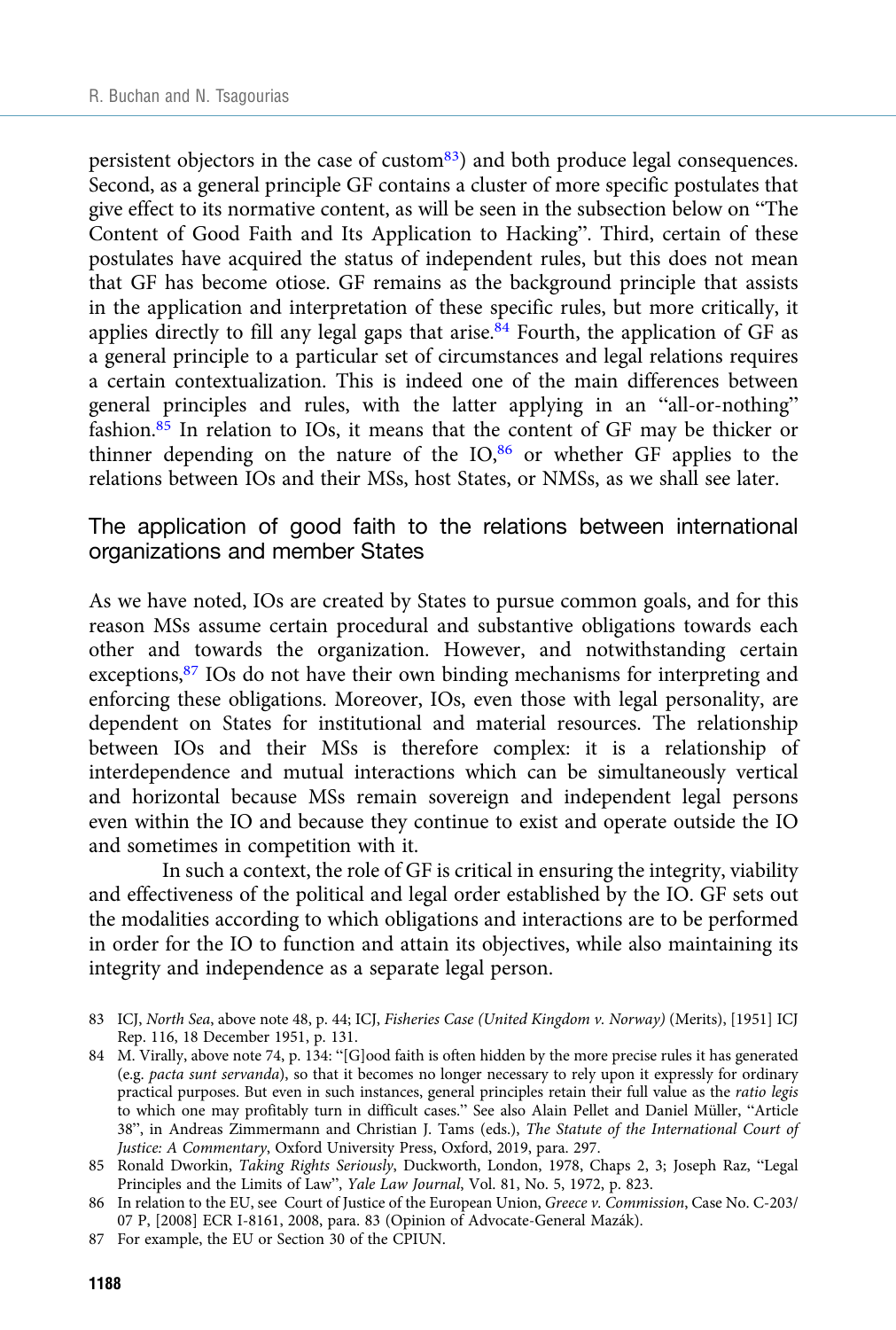It is for this reason that the principle of GF has been specifically included in the constitutive treaties of certain IOs, such as in Article  $2(2)$  of the UN Charter<sup>88</sup> and Article  $4(3)$  of the Treaty on European Union.<sup>89</sup> However, even in the absence of a specific rule, GF will still apply because, as has been explained, IOs and MSs as legal persons are bound by general principles of international law and because GF is part and parcel of the law of treaties, which governs the IO's constitutive instrument. <sup>90</sup>

# Good faith in the relations between international organizations and host **States**

IOs and host States sign headquarters agreements which, as we have seen, define among other issues the privileges and immunities enjoyed by the organization. GF as part of the law of treaties thus governs the relations between an IO and the host State as formulated in the headquarters agreement. However, headquarters agreements or constitutive treaties do not regulate the whole spectrum of relations between IOs and host States, as the WHO/Egypt Advisory Opinion demonstrates. The question put to the ICJ was: "What are the legal principles and rules applicable to the question under what conditions and in accordance with what modalities a transfer of the Regional Office from Egypt may be effected?"<sup>91</sup> This issue is not covered by the headquarters agreement or the WHO constitutive treaty.

In such cases, GF applies directly to fill the gap by taking into consideration the special character of the relations between IOs and host States. This refers to the fact that the host State can facilitate or hinder the functioning of the IO more easily than any other MS because it provides the physical location and the resources that enable the IO to function as an independent legal person and carry out its activities.<sup>92</sup> It is for this reason that in the  $WHO/Egypt$  Advisory Opinion the ICJ stressed the importance of GF in the relations between IOs and host States.<sup>93</sup> The Court derived the principle of GF from "general international law", thus going beyond the treaty-based obligations of the parties. The Court examined a considerable number of headquarters agreements in order to establish how the relations between IOs and host States should be regulated, but also what GF

- 91 ICJ, WHO/Egypt, above note 81, para. 48.
- 92 See ibid., pp. 155–162 (Separate Opinion of Judge Ago).
- 93 The ICJ explained that the very essence of these relations "is a body of mutual obligations of co-operation and good faith": ibid., para. 43. See also ibid., p. 158 (Separate Opinion of Judge Ago).

<sup>88</sup> See Article 2(2) of the UN Charter in Bruno Simma, Daniel-Erasmus Khan, Georg Nolte and Andreas Paulus (eds), The Charter of the United Nations: A Commentary, Oxford University Press, Oxford, 2012. See also UNGA Res. 2625 (XXV), "Declaration on Principles of International Law concerning Friendly Relations and Co-operation among States in Accordance with the Charter of the United Nations", 24 October 1970, Principle 4.

<sup>89</sup> See also Articles 13(2) and 24(3) of the Treaty on European Union. See, generally, Geert De Baere and Timothy Roes, "EU Loyalty as Good Faith", International and Comparative Law Quarterly, Vol. 64, No. 4, 2015.

<sup>90</sup> See Articles 26 and 31 of the VCLT and of the Vienna Convention on the Law of Treaties between States and International Organizations or between International Organizations, 1986.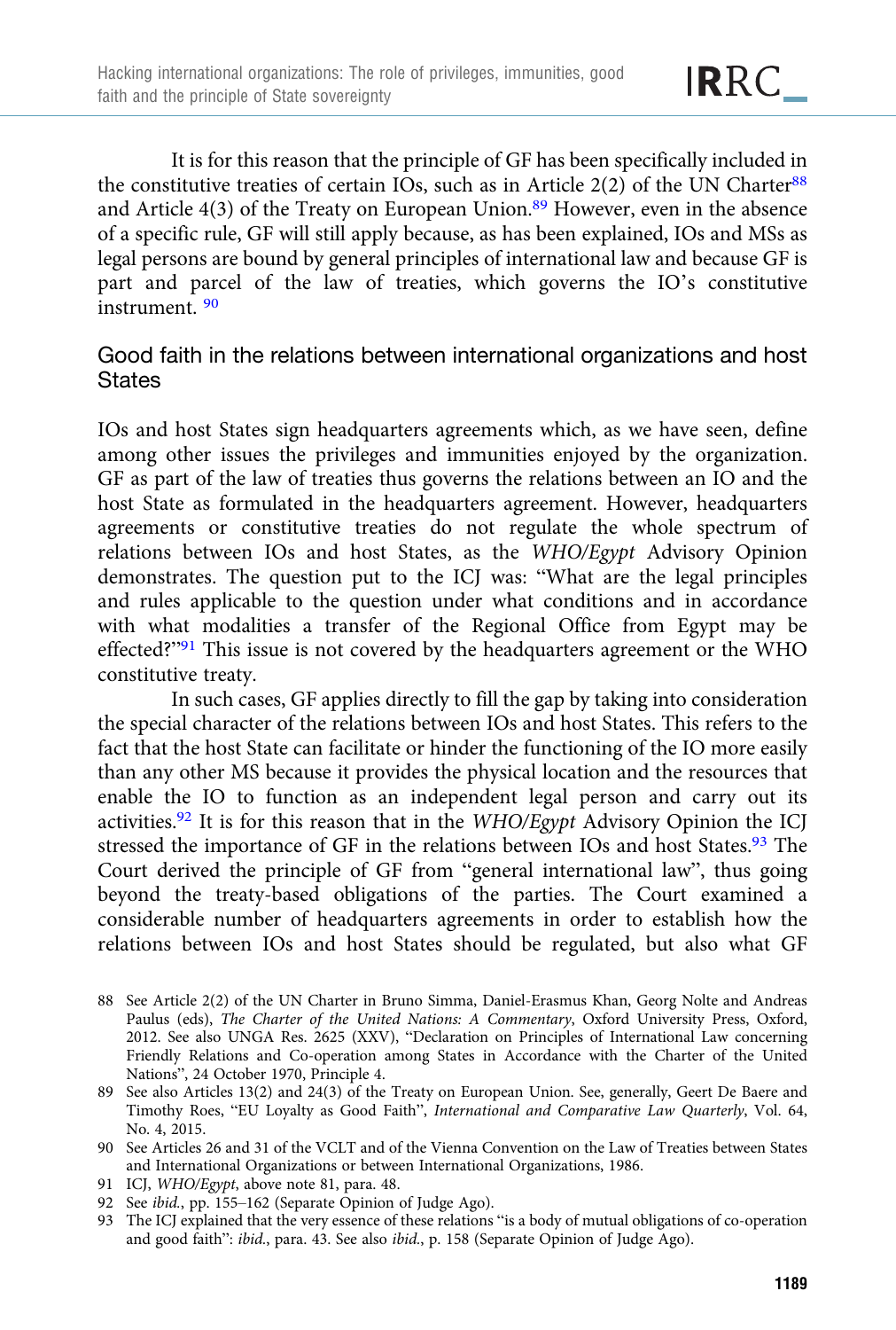requires in such cases.<sup>94</sup> What the Court did, in other words, was to apply GF to the relations between IOs and host States as general international law and to contextualize its application to the specific circumstances of the case concerning the removal of offices. This led the Court to identify the more specific GF obligations that the host State or any host State will have in this respect.

Good faith in the relations between international organizations and nonmember States

IOs and NMSs interact in many different ways, but the fact that they may have no conventional relations or that their conventional relations do not cover all aspects of their interactions does not mean that they interact in a legal void. Instead, general principles (and CIL) provide the default legal framework that governs their relations.

The Reparation for Injuries Advisory Opinion is again instructive in this regard because the ICJ applied a general principle of law to the relations between the UN and an NMS. The ICJ opined that the right of the UN as an IO to claim reparations for breaches of international law from an NMS (Israel, in this instance) and the corresponding duty of an NMS to provide reparations derive from the general principle to make reparations, which the Permanent Court of International Justice had established in a previous Advisory Opinion<sup>95</sup> and when read in conjunction with the objective legal personality of the UN.96

It thus follows that GF as a general principle applies to any conventional legal relations between NMSs and IOs as part of the law of treaties, but also to relations arising from other general principles of international law and/or CIL – for example, the customary law of privileges and immunities or the principle of providing reparations. Beyond this, GF governs all other interactions between IOs and NMSs, giving rise to more specific legal postulates relative to the nature of their interactions, as will be seen in the next section.

#### The content of good faith and its application to hacking

Having established the applicability of GF to the relations between IOs, MSs, host States and NMSs, we will now consider GF's content in order to determine whether hacking breaches this principle. Before doing this, it is important to recall three points made earlier. The first is that, even if certain obligations emanating from GF have acquired independent legal standing, GF remains their normative source and GF continues to maintain its own independent legal standing and force. The second is that the content and scope of GF may differ depending on the nature of the legal relations to which it applies. The third point

<sup>94</sup> Ibid., paras 46, 48.

<sup>95</sup> Permanent Court of International Justice, Competence of the International Labour Organization to Regulate, Incidentally, the Personal Work of the Employer, Advisory Opinion No. 13, [1926] PCIJ Series B, 23 July 1926, p. 18.

<sup>96</sup> ICJ, Reparation for Injuries, above note 71, pp. 177–179, 183–185.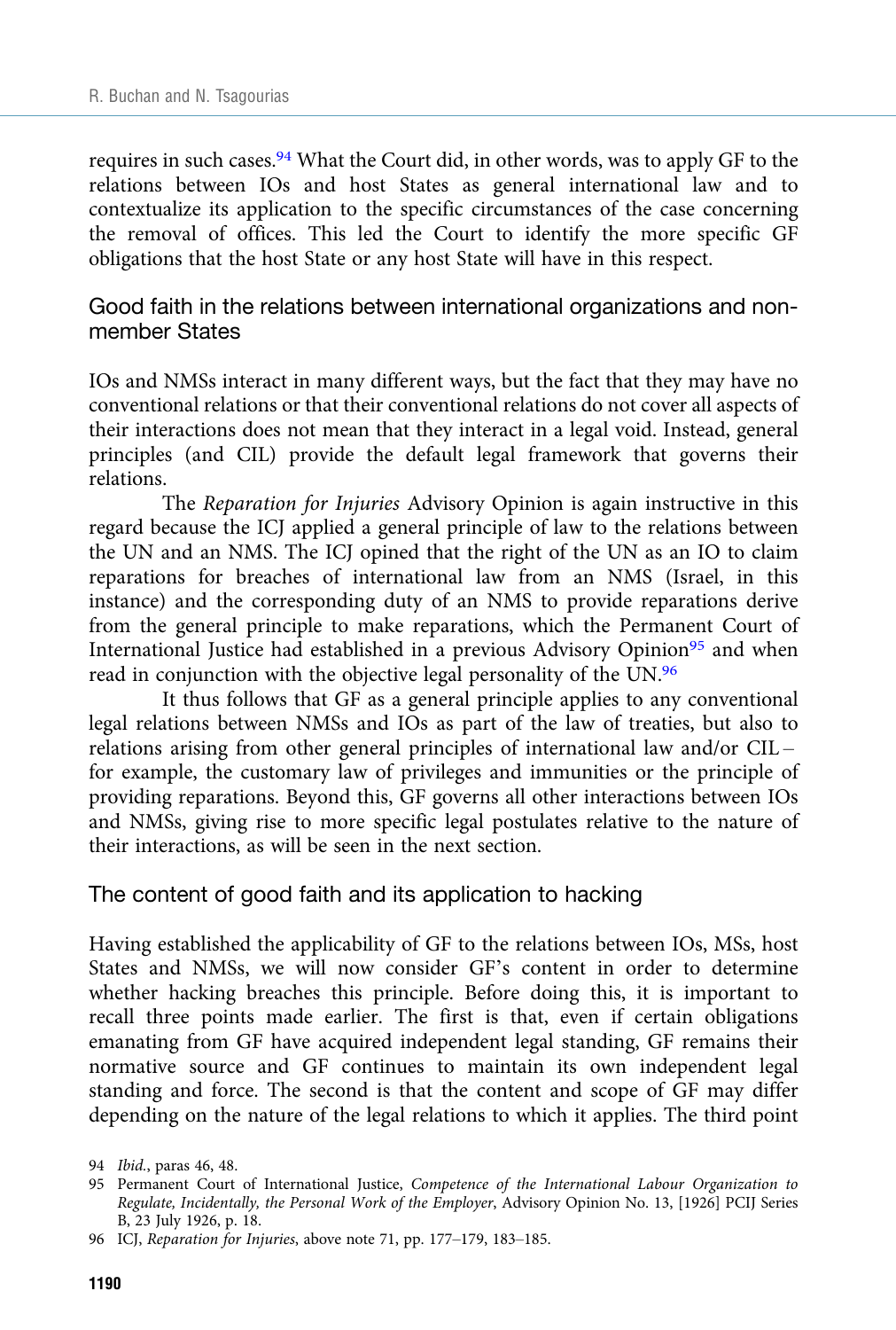**IRRC** 

is that GF embodies a network of more specific substantive and procedural obligations; some of these have a negative dimension insofar as they require States to abstain from certain conduct, while others have a positive dimension insofar as they require certain conduct.

Turning now to the bundle of obligations flowing from GF, the first is that of pacta sunt servanda. Pacta sunt servanda is part and parcel of the law of treaties,  $97$ and it is accepted that it applies to all international legal obligations, including those arising from general principles of international law and CIL.<sup>98</sup>

GF is the normative source of pacta sunt servanda.<sup>99</sup> If the pacta sunt servanda rule were to be seen in isolation, it would be a circular and empty rule because it does not add anything new to the international law maxim that consent is the basis of legal obligations. That said, consent alone cannot guarantee the durability of obligations or their effective performance because it can be withdrawn at any time. That is why the pacta sunt servanda rule should be considered within its normative source – namely, the principle of GF – which requires States not only to comply with the obligations to which they have consented but also to carry out fully the terms of these obligations. This is also the reason why treaties and indeed constitutive treaties of IOs contain specific rules on GF or rules aligning pacta sunt servanda to GF, because simply consenting to a treaty establishing an IO is not sufficient to make it a functioning IO.

Insofar as hacking is concerned, hacking by MSs (including host States) breaches the pacta sunt servanda rule as it applies to their conventional obligations – for example, their obligation to respect the IO's privileges and immunities contained in special agreements or the constitutive treaty as discussed in the above section on "International Organizations and their Privileges and Immunities" – unless of course the particular act of hacking is justified under international law.100 To the extent that certain privileges and immunities have acquired CIL status as argued in the above subsection on "Privileges and Immunities under Customary International Law", GF also covers these

<sup>97</sup> For example, see VCLT, Art. 26. See also ICJ, Nuclear Tests, above note 77, para. 46 ("the very rule of pacta sunt servanda in the law of treaties is based on good faith"); ICJ, Questions Relating to the Seizure and Detention of Certain Documents and Data (Timor-Leste v. Australia), Request for the Indication of Provisional Measures, [2014] ICJ Rep. 147, 3 March 2014, para. 44 ("Once a State has made a commitment concerning its conduct, its good faith in complying with that commitment is to be presumed"); J. F. O'Connor, above note 75; John B. Whitton, "La règle 'pacta sunt servanda'", Recueil des Cours, Vol. 49, 1934, pp. 151–216.

<sup>98</sup> The UN General Assembly's Friendly Relations Declaration (UNGA Res. 2625 (XXV), above note 88), for example, affirms that good faith applies to all international obligations. In Nuclear Tests (above note 77), the ICJ explained that GF governs legal obligations "whatever their source" (para. 46) and then grounded the binding effect of unilateral obligations on GF (para. 49). See, further, Hersch Lauterpacht, "The Nature of International Law and General Jurisprudence", Economica, Vol. 37, 1932, p. 315.

<sup>99</sup> B. Cheng, above note 74, pp. 105–162; G. Futhazar and A. Peters, above note 77, p. 195.

<sup>100</sup> For that, see DARIO, above note 11, mainly Chap. V; ILC, Draft Articles on the Responsibility of States for Internationally Wrongful Acts, 2001 (ARSIWA), mainly Chap. V. Good faith has not yet been recognized as a jus cogens norm the wrongfulness of whose violation cannot be precluded: see Article 26 of both DARIO and ARSIWA. The view that it is a jus cogens norm has been put forward by Robert Kolb, Peremptory International Law – Jus Cogens: A General Inventory, Hart, Oxford, 2015, pp. 56–58.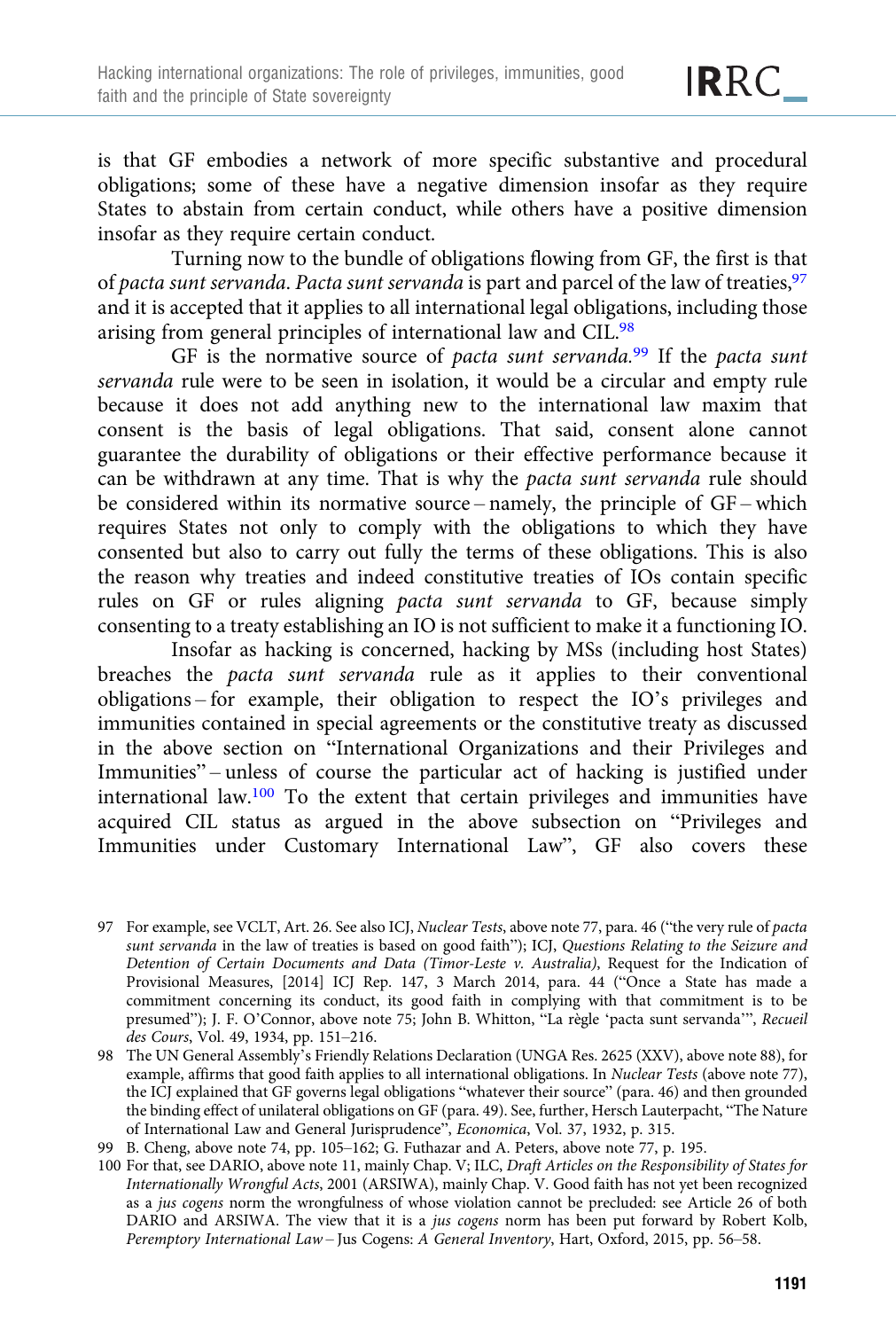obligations, which in turn makes hacking by MSs and also NMSs a breach of this rule.

Second, GF entails a duty of cooperation between and among MSs and IOs in order to promote and attain the agreed objectives as they are formulated in the IOs' constitutive instruments, but also in other agreements.<sup>101</sup> This is not just a procedural obligation but also a substantive one, although it does not mandate a certain result. It requires MSs to communicate and consult with each other and with the IO in an honest and meaningful way, maintain good working relations, support and assist the IO, provide the required resources, refrain from withholding or disrupting services, reconcile interests, and find solutions to problems. In short, MSs must interact with each other and with the IO in such a way as to facilitate the functioning of the IO and the attainment of its objectives, and, at a minimum, must not actively or consciously hinder the work of the IO.102 This obligation also extends to the settlement of disputes, particularly in the absence of dispute settlement mechanisms.

Evidently, the obligation to cooperate as a postulate of GF is most pertinent in the relations between IOs and their MSs (and especially the host State). This is further reinforced by the limitations imposed on the power of MSs to take countermeasures against an IO of which they are members.103 More specifically, MSs can take countermeasures only if no other appropriate means of inducing compliance are available, which highlights the importance of the duty to cooperate.

Hacking by MSs breaches the duty to cooperate with the IO based on the free and confidential exchange of information, meaningful consultations, trust and honesty.<sup>104</sup> Hacking also damages the working relationship between the MS and the IO and disrupts the functioning of the IO. With regard to NMSs, the degree to which the duty to cooperate applies depends on the nature and scope of their relations with the IO; for example, if a dispute arises between an NMS and an IO involving hacking, they should cooperate in order to settle it peacefully.

Third, GF entails a duty to respect the legal personality of the IO. Respecting the personality of an IO encompasses a duty to abstain from practices, behaviours and acts inside or outside the IO that undermine the IO as a legal person. Among others, it includes a duty to respect the IO's capacity to hold meetings and make decisions; discuss issues; consult with MSs; collect, store and share information; and communicate freely within and among organs and

<sup>101</sup> ICJ, WHO/Egypt, above note 81, paras 43, 48–49. See also ICJ, Difference Relating to Immunity from Legal Process of a Special Rapporteur of the Commission on Human Rights, Advisory Opinion, [1999] ICJ Rep. 62, 29 April 1999, pp. 109–110 (Separate Opinion of Judge Rezek). See also R. Kolb, above note 74, pp. 162–163.

<sup>102</sup> It can be argued that the use of privileges and immunities, as discussed earlier, is one way of achieving this purpose. The broader question is whether, in the absence of a specific agreement or customary law, GF can justify the granting of privileges and immunities or justify extending them if they have already been provided. In relation to host States, see R. Higgins, above note 35, pp. 90–91 (but for a more cautious approach, see C. F. Amerasinghe, above note 12, p. 347).

<sup>103</sup> DARIO, above note 11, Art. 52.

<sup>104</sup> "US Diplomats Spied on UN Leadership", The Guardian, 28 November 2010, available at: [www.](https://www.theguardian.com/world/2010/nov/28/us-embassy-cables-spying-un) [theguardian.com/world/2010/nov/28/us-embassy-cables-spying-un.](https://www.theguardian.com/world/2010/nov/28/us-embassy-cables-spying-un)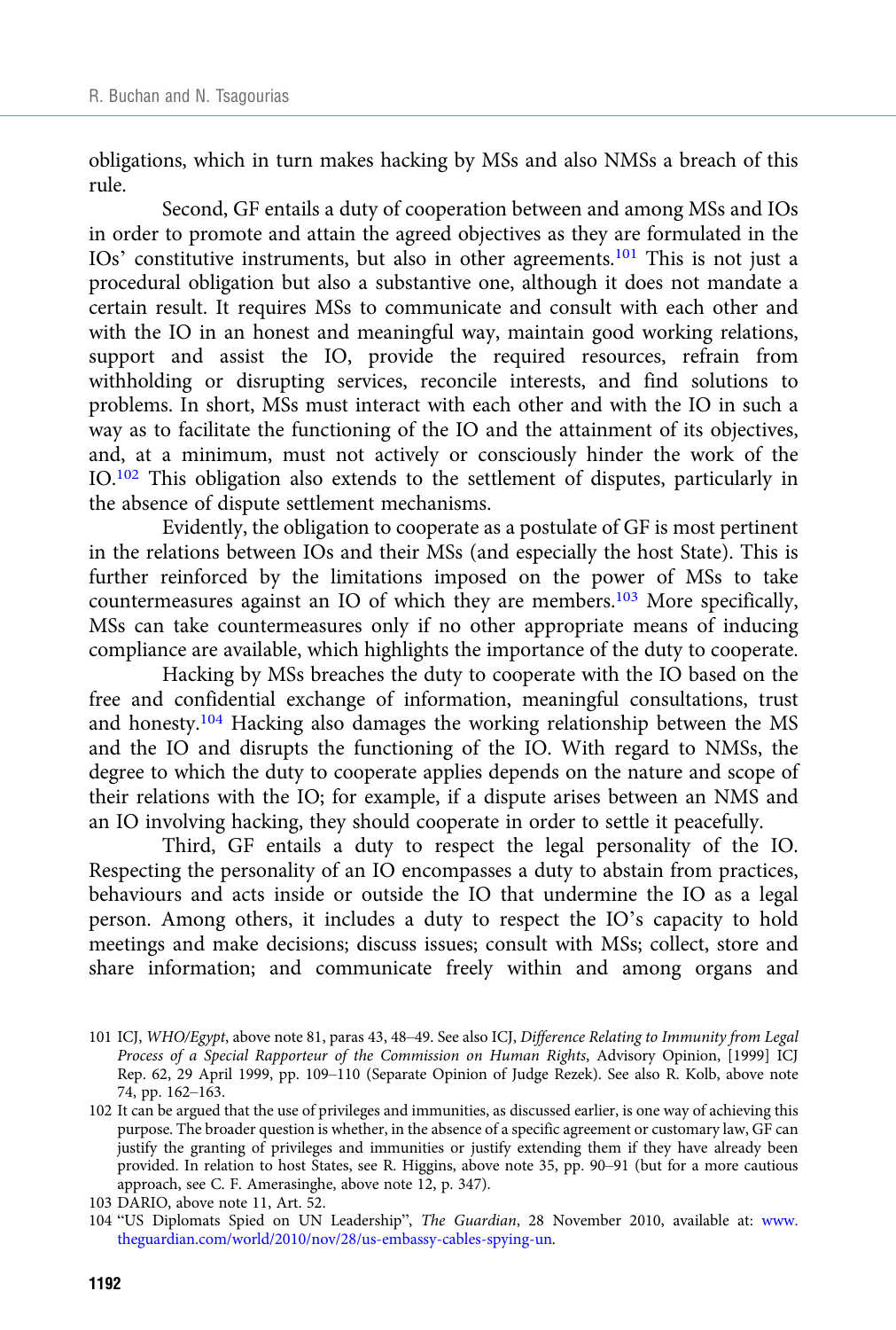between organs and MSs in order to make decisions or implement tasks. Where an MS (including a host State) hacks without legal justification into an IO's computer networks and systems in order to acquire data or hacks data owned by the IO residing on servers operated by other actors, such conduct violates the GF obligation to respect the personality of the IO. It undermines the IO's operational autonomy in decision-making, supplants its decision to keep that information confidential, impacts on its ability to make independent decisions to the extent that its decisions can be manipulated, and, above all, affects its ability to dispose of its resources, competences and functions as it chooses, which is the essence of independent legal personality. For example, responding to Russia's attempted hack of the OPCW, and bearing in mind that Russia is a State party to the OPCW, the Dutch defence minister Ank Bijleveld explained that "[a]ny incident in which the integrity of international organisations is undermined is unacceptable".<sup>105</sup>

The importance of this GF postulate can also be demonstrated by the limitations imposed on the ability of MSs to take countermeasures against IOs. Suppose, for example, that an MS hacks data covered by privileges and immunities or exfiltrates confidential information but claims that the act was a lawful countermeasure because it was in response to a previous violation by the IO of an obligation owed to that State. According to the Draft Articles on the Responsibility of International Organizations (DARIO), MSs can take countermeasures against an IO only if it is in accordance with the "rules of the organization" in the sense that these rules allow countermeasures for breaches of the external and/or internal obligations owed by the IO to its MSs.106 We are not aware of any such provision in the constitutive treaties of IOs, but what is important to stress for our purposes is that this approach to countermeasures deviates significantly from the general international law approach whereby States can take countermeasures against any violation of international law even if this is not specifically provided for in a particular instrument. The rationale behind such a limitation is to preserve the autonomy and independence of IOs and their ability to fulfil their functions against any pressure from MSs in the form of (or under the pretext of) countermeasures.

The GF obligation to respect the legal personality of IOs also applies to NMSs, since IOs enjoy objective legal personality. Consequently, NMSs should refrain from activities and behaviours that undermine the IO as an independent and autonomous legal person. Hacking which is not justified under international law constitutes such an activity.

Fourth, GF entails a duty of due regard to the rights, decisions, interests and legitimate expectations of the IO. This relates to and reinforces other duties such as pacta sunt servanda, respect of personality, and cooperation. It is both a procedural and substantive duty. How it will be fulfilled depends on the circumstances, and there is no particular course of conduct that should be adopted. The Chagos Marine Protected Area tribunal held that it requires a balancing of the rights and interests of the parties by also taking into consideration the importance of the

<sup>105</sup> "Netherlands Defence Intelligence and Security Service disrupts Russian Cyber Operation", above note 5. 106 DARIO, above note 11, Art. 52; see also Arts 51–54.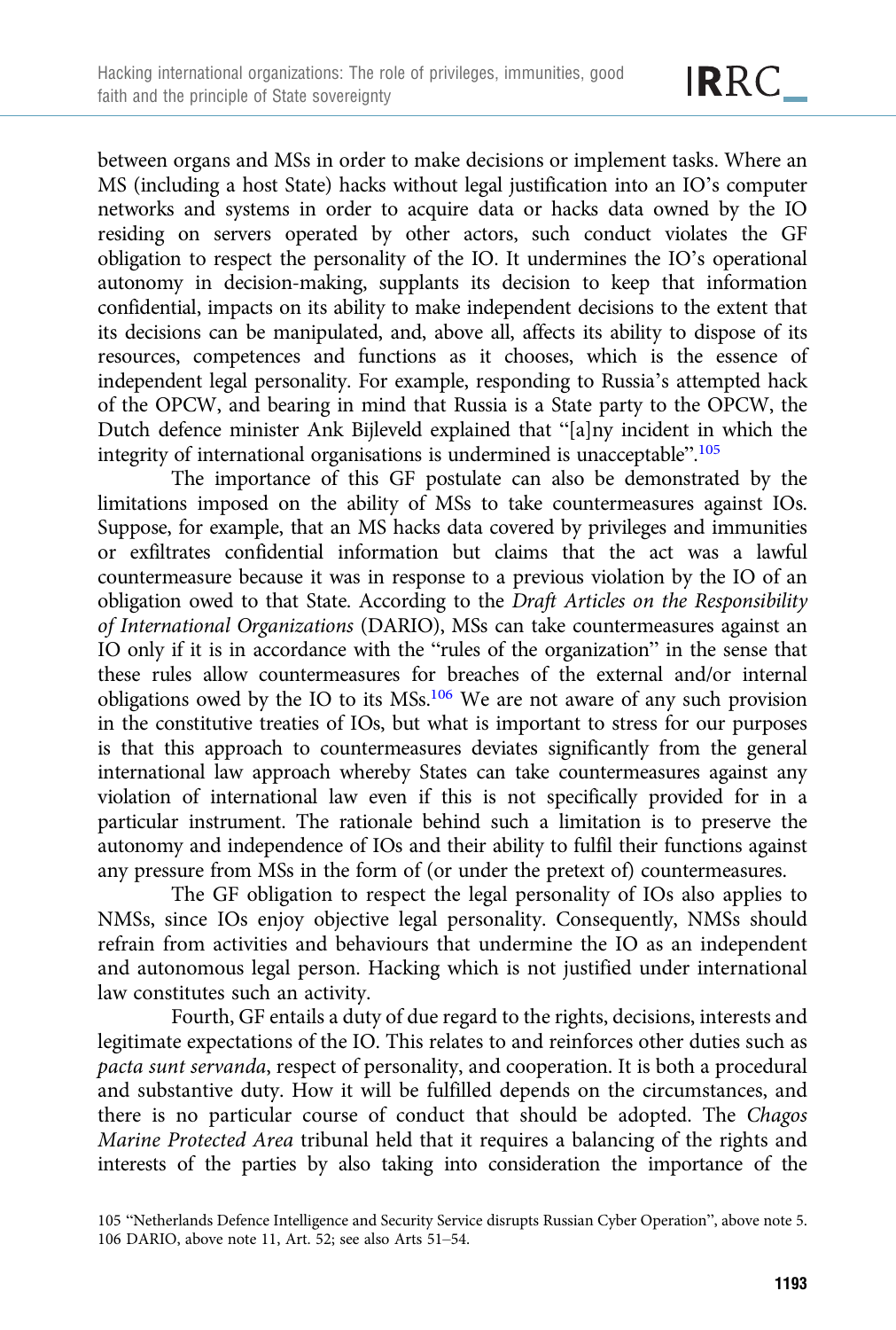impairment of rights.107 The duty of due regard applies to MSs when they act within or outside the IO, and also applies to NMSs when they interact with the IO. Hacking by MSs and NMSs breaches the GF obligation of due regard if it is not the outcome of a conscious balancing of the rights and interests of the hacking State with those of the IO and no attempt to communicate or consult has been made.<sup>108</sup>

Fifth, GF entails a duty of loyalty to the IO. This relates to and reinforces all the preceding duties; for example, it reinforces the obligation to abide by mutual obligations, comply with the decisions of the IO, give due regard even to nonbinding decisions,<sup>109</sup> cooperate with the IO, and respect its personality. The duty of loyalty serves the interests of an IO by imposing constraints on the exercise of MS powers within or outside the IO in order to ensure its effective functioning and independent standing. This duty also applies to the servants of IOs,<sup>110</sup> but does not apply to NMSs. Hacking by MSs that is not justified under international law breaches the duty of loyalty by not respecting the IO's processes and decisions and by reneging on any specific obligation that MSs have to respect the confidentiality or integrity of data belonging to an IO.

Sixth, GF entails an obligation on the part of MSs not to abuse their rights, powers and discretion in order to gain an advantage over the IO.111 This duty also relates to the duties to respect the personality of the IO, to cooperate with it, and to respect the allocation of its powers. Hacking by an MS which has no valid legal justification constitutes the use by that MS of its power and position within the IO to serve its own interests and not those of the IO.

To conclude, we can say that hacking by MSs, host States and NMSs can breach a number of legal postulates flowing from GF, although the scope of the violation may differ depending on the nature of the relations between the IO and the State that committed the hacking.

# Hacking and the principle of State sovereignty

In this section we consider whether the hacking of an IO by an MS or NMS breaches the sovereignty of the host State or the sovereignty of the State on whose cyber infrastructure the IO's data is located. This question is relevant because an IO's computer networks and systems are necessarily supported by cyber infrastructure that is physically located within the territory of a State, which may be either the

<sup>107</sup> Permanent Court of Arbitration, The Chagos Marine Protected Area Arbitration (Mauritius v. U.K.), Award of 18 March 2015, paras 519, 534.

<sup>108</sup> Ibid., paras 530–535.

<sup>109</sup> ICJ, Voting Procedure on Questions relating to Reports and Petitions concerning the Territory of South West Africa, Advisory Opinion, [1955] ICJ Rep. 76, 7 June 1955, pp. 118–119 (Separate Opinion of Judge Lauterpacht).

<sup>110</sup> See UN Charter, Arts 100, 101.

<sup>111</sup> ICJ, Conditions of Admission of a State to Membership in the United Nations, Advisory Opinion, [1948] ICJ Rep. 57, 28 May 1948, pp. 62–63. See also ibid., Dissenting Opinion of Judges Basdevant, Winiarski, Sir Arnold McNair and Read, paras 20, 83, 91, and Individual Opinion of Judge Alvarez, p. 71; World Trade Organization, Shrimp Products, above note 80, para. 158; B. Cheng, above note 74, p. 121; Alexandre Kiss, "Abuse of Rights", Max Planck Encyclopedia of International Law, 2006.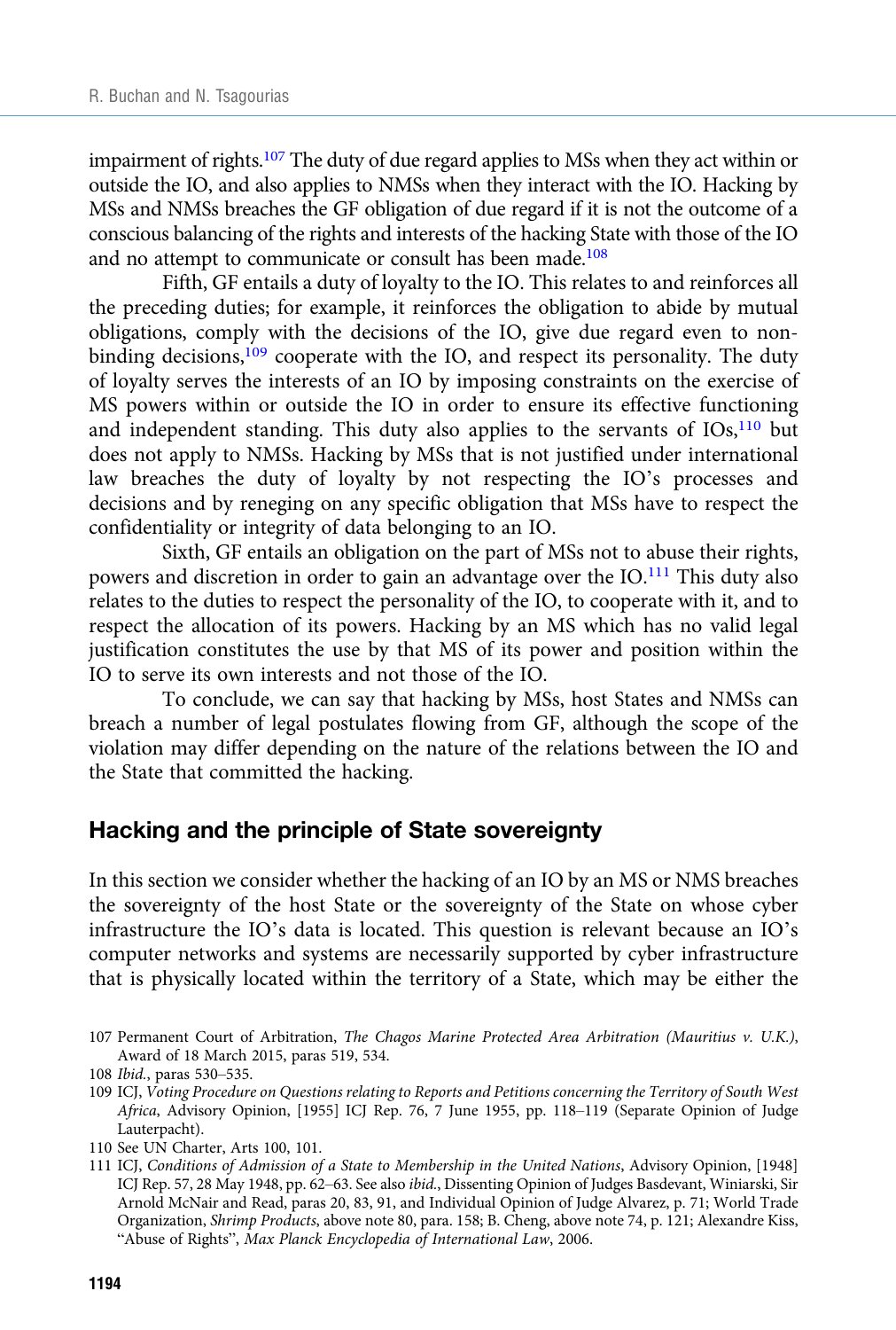territory of the host State or a third State if the IO transmits its data through, or stores its data on, cyber infrastructure located within that State's territory. In order to answer this question, we first need to explain the status, content and scope of the principle of State sovereignty

It is nowadays well established that the principle of State sovereignty applies to cyberspace.112 According to this principle, a State is entitled to exercise its sovereign rights over its territory and people free from interference.<sup>113</sup> In relation to cyberspace, sovereignty covers all cyber infrastructure located within a State's territory and under its jurisdiction regardless of whether it is publicly or privately owned or operated, and in addition, it encompasses the computer networks and systems supported by that infrastructure.<sup>114</sup>

That said, States are currently divided as to when cyber operations breach the principle of State sovereignty. Certain States take the view that cyber operations breach this principle when there is unauthorized intrusion into another State's sovereign cyber domain, while others argue that such operations are unlawful only when they cross a de minimis threshold – namely, when they cause damage to, or at least interfere with, the functionality of systems, or when they interfere with governmental functions.115 This is an issue that can be resolved only through State practice and opinio juris, although in our opinion any unauthorized intrusion into a State's cyber infrastructure (such as hacking) would constitute a breach of its sovereignty.<sup>116</sup> We also reject the view that hacking falls beyond the prohibitive scope of the principle of State sovereignty because of its frequency.<sup>117</sup> The present article is not the place to enter this complex debate, but as one of the authors has written elsewhere, hacking is a weak contender for a CIL exception because it is often unaccompanied by the requisite opinio juris.<sup>118</sup>

- 112 See, for example, Switzerland, Position Paper on the Application of International Law in Cyberspace: Annex UN GGE 2019/2021, 2021; Germany, Position Paper on the Application of International Law in Cyberspace, 2021; New Zealand, The Application of International Law to State Activity in Cyberspace, 1 December 2020; Finland, International Law and Cyberspace: Finland's National Position, 2020; French Ministry of the Armed Forces, Droit international appliqué aux opérations dans le cyberespace, 2019. For the views of MSs of the Organization of American States, see Organization of American States, Improving Transparency: International Law and State Cyber Operations (Fourth Report), OEA/Ser.Q, CJI/doc. 603/20 rev.1, 5 March 2020, pp. 18–20; Organization of American States, Binding and Non-Binding Agreements: Final Report, OEA/Ser.Q, CJI/doc. 615/20 rev.1, 7 August 2020, pp. 28–32. See, generally, Tallinn Manual 2.0, above note 21, Rules 1–4; Nicholas Tsagourias, "The Legal Status of Cyberspace: Sovereignty Redux?", in N. Tsagourias and R. Buchan (eds), above note 10. Contra Jeremy Wright, "Cyber and International Law in the 21st Century", 23 May 2018, available at: [www.gov.uk/](https://www.gov.uk/government/speeches/cyber-and-international-law-in-the-21st-century) [government/speeches/cyber-and-international-law-in-the-21st-century](https://www.gov.uk/government/speeches/cyber-and-international-law-in-the-21st-century).
- 113 Permanent Court of Arbitration, Island of Palmas, 2 RIAA, 4 April 1928, p. 829.
- 114 See, for example, the cyber security statements listed in above note 112. See also Tallinn Manual 2.0, above note 21, Rule 1.
- 115 Contrast, for example, the position of Finland with that of France (see above note 112). See also Tallinn Manual 2.0, above note 21, Rule 4 and accompanying commentary. For a review of this State practice, see R. Buchan and I. Navarrete, above note 10.
- 116 For support for this approach, see R. Buchan, above note 10, Chap. 3; Kevin Jon Heller, "In Defense of Pure Sovereignty in Cyberspace", International Law Studies, Vol. 97, 2021.
- 117 See, for example, Glenn Sulmasy and John Yoo, "Counterintuitive: Intelligence Operations and International Law", Michigan Journal of International Law, Vol. 28, No. 3, 2006, p. 625.
- 118 Iñaki Navarrete and Russell Buchan, "Out of the Legal Wilderness: Peacetime Espionage, International Law and the Existence of Customary Exceptions", Cornell International Law Journal, Vol. 51, No. 4, 2009, p. 897.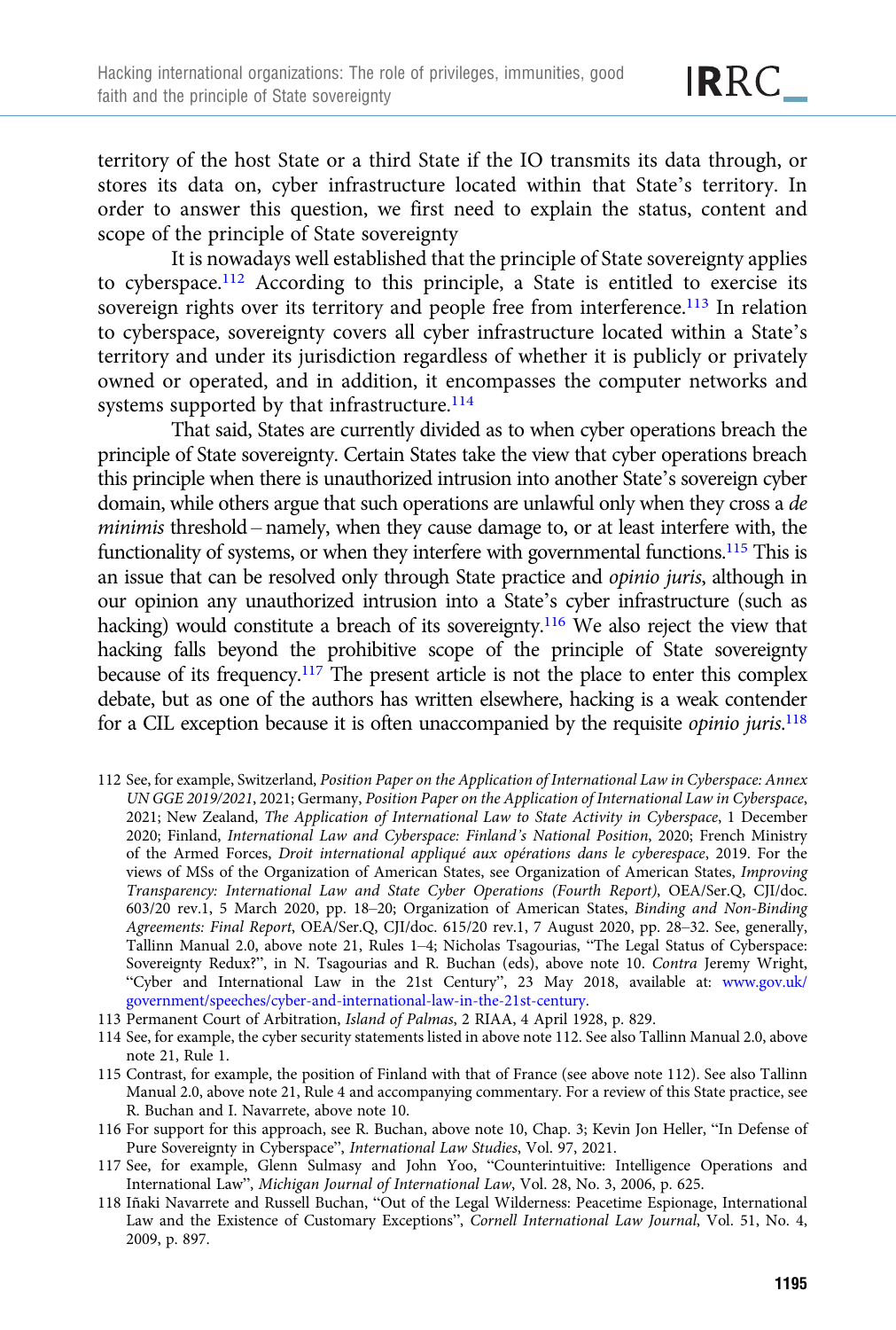Having said that, we will now consider the 2018 OPCW and 2022 ICRC incidents and assess their legality under the principle of State sovereignty. As we recalled in the introduction to this article, the Netherlands alleged that Russia had attempted to hack the OPCW, which is an IO based in The Hague.119 More specifically, the Netherlands claimed that Russian agents had parked a vehicle outside the OPCW's premises that was fitted with sophisticated surveillance equipment and which would enable them to hack into the computer networks and systems of the organization.<sup>120</sup> The Netherlands maintained that it had foiled the hack before it could commence<sup>121</sup> and proceeded to denounce the Russian actions as undermining the international rule of law without specifying which rules were implicated.<sup>122</sup>

In light of the preceding discussion, the hack would have breached a number of legal obligations owed to the OPCW by Russia as an MS. First, the hack would have breached the privileges and immunities contained in Article VIII of the Chemical Weapons Convention,<sup>123</sup> an agreement to which Russia is a party even though it has not signed a further agreement on privileges and immunities with the OPCW as other States Parties have.<sup>124</sup> The hack would have also breached the CIL on privileges and immunities, as discussed in the above subsection on "Privileges and Immunities under Customary International Law". Second, it would have breached the principle of GF as explained in the preceding section.

As far as the Netherlands as the host State is concerned, the principle of sovereignty comes to the fore. First, the fact that Russian agents had entered the Netherlands and operated within its territory and jurisdiction without its consent constitutes a breach of its sovereignty.125 Second, the hack would have breached the Netherlands' sovereignty if the Russian agents had utilized Dutch cyber infrastructure to gain access to the OPCW's computer networks and systems. In this respect, it is important to recall the Netherlands' approach to sovereignty in cyberspace. According to the Netherlands, the principle of State sovereignty applies to cyberspace and "States have exclusive authority over the physical, human and immaterial (logical or software-related) aspects of cyberspace within their territory". The Netherlands further asserts that sovereignty is violated if

- 120 "Netherlands Defence Intelligence and Security Service Disrupts Russian Cyber Operation", above note 5.
- 121 Remarks by the Minister of Defense, The Hague, 4 October 2018, available at: [www.justice.gov/opa/page/](https://www.justice.gov/opa/page/file/1098576/download) [file/1098576/download.](https://www.justice.gov/opa/page/file/1098576/download)
- 122 See "Netherlands Defence Intelligence and Security Service Disrupts Russian Cyber Operation", above note 5: "The Netherlands shares the concerns of other international partners regarding the damaging and undermining [nature of] the GRU's [Russian military intelligence] actions. It supports the conclusion, presented today by the UK, that GRU cyber operations such as this one undermine the international rule of law."
- 123 Convention on the Prohibition of the Development, Production, Stockpiling and Use of Chemical Weapons and on Their Destruction, 1993, Art. VIII(E), available at: [www.opcw.org/chemical-weapons](https://www.opcw.org/chemical-weapons-convention/articles/article-viii-organization)[convention/articles/article-viii-organization.](https://www.opcw.org/chemical-weapons-convention/articles/article-viii-organization)

124 For a list of these agreements, see: [www.opcw.org/resources/opcw-agreements.](https://www.opcw.org/resources/opcw-agreements)

125 ICJ, Nicaragua, above note 50, para. 251.

<sup>119</sup> "How the Dutch Foiled Russian 'Cyber-Attack' on OPCW", BBC News, 4 October 2018, available at: [www.bbc.co.uk/news/world-europe-45747472](https://www.bbc.co.uk/news/world-europe-45747472).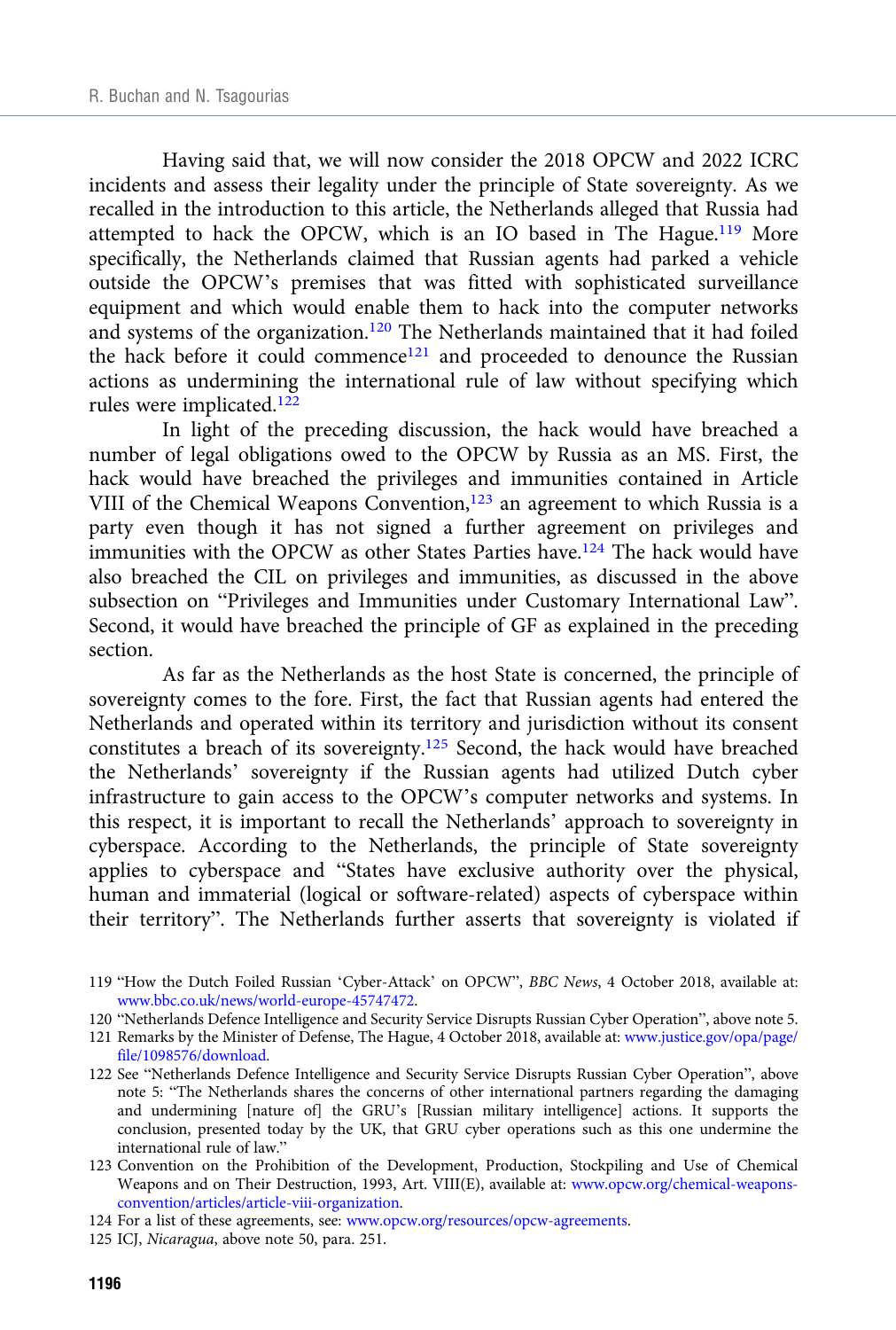there is "1) infringement upon the target State's territorial integrity; and 2) there has been an interference with or usurpation of inherently governmental functions of another state".<sup>126</sup> It seems that the Netherlands does not require physical damage or impose any threshold but defines a breach of sovereignty in qualitative terms – that is, according to the target of the interference. The OPCW hack would thus violate the first prong of the definition, provided that Dutch cyber infrastructure was used.

Regarding the 2022 ICRC hack, at the time of writing the identity of the perpetrator has not been established, but assuming that it was a State, the question arises as to whether the hack breaches Switzerland's sovereignty. The Swiss position is that "state sovereignty protects information and communication technologies (ICT) infrastructure on a state's territory against unauthorised intrusion or material damage" and that a breach of sovereignty can be established on two alternative bases: first, where the cyber operation violates its territorial integrity, and second, where the cyber operation interferes with or usurps an inherently governmental function. Again, these views are not expressed in categorical terms, and the Swiss statement goes on to mention

i) incidents whereby the functionality of infrastructure or related equipment has been damaged or limited, ii) cases where data has been altered or deleted, interfering with the fulfilment of inherently governmental functions such as providing social services, conducting elections and referendums, or collecting taxes, and iii) situations in which a state has sought to influence, disrupt or delay democratic decision-making processes.<sup>127</sup>

It follows that the answer to the question of whether the ICRC hack breached Switzerland's sovereignty is not clear-cut. From the available information, the hack does not fall within the three scenarios mentioned above because it did not affect the functionality of Swiss infrastructure, delete or alter data, or influence decision-making – but again, these scenarios are not exhaustive. However, the hack may have breached the principle of State sovereignty provided that it involved unauthorized intrusion into Swiss cyber infrastructure.

To conclude this section, we contend that hacking operations against IOs breach the sovereignty of the host State or the sovereignty of any other State on whose cyber infrastructure the IO's targeted data or servers are located if the hacking involves unauthorized intrusion into the State's cyber infrastructure. We recognize that this describes the lowest threshold of violability and that the threshold can increase to the removal of functionality or damage, but this does not detract from the fact that hacking under certain circumstances can breach the sovereignty of the host State or the State which hosts the IO's servers and data.

<sup>126</sup> The Netherlands, "Letter to the Parliament on the International Legal Order in Cyberspace: Appendix: International Law in Cyberspace", 5 July 2019, pp. 2–3, available at: [www.government.nl/ministries/](http://www.government.nl/ministries/ministry-of-foreign-affairs/documents/parliamentary-documents/2019/09/26/letter-to-the-parliament-on-the-international-legal-order-in-cyberspace) [ministry-of-foreign-affairs/documents/parliamentary-documents/2019/09/26/letter-to-the-parliament-on](http://www.government.nl/ministries/ministry-of-foreign-affairs/documents/parliamentary-documents/2019/09/26/letter-to-the-parliament-on-the-international-legal-order-in-cyberspace)[the-international-legal-order-in-cyberspace.](http://www.government.nl/ministries/ministry-of-foreign-affairs/documents/parliamentary-documents/2019/09/26/letter-to-the-parliament-on-the-international-legal-order-in-cyberspace)

<sup>127</sup> Switzerland, above note 112, pp. 2–3.